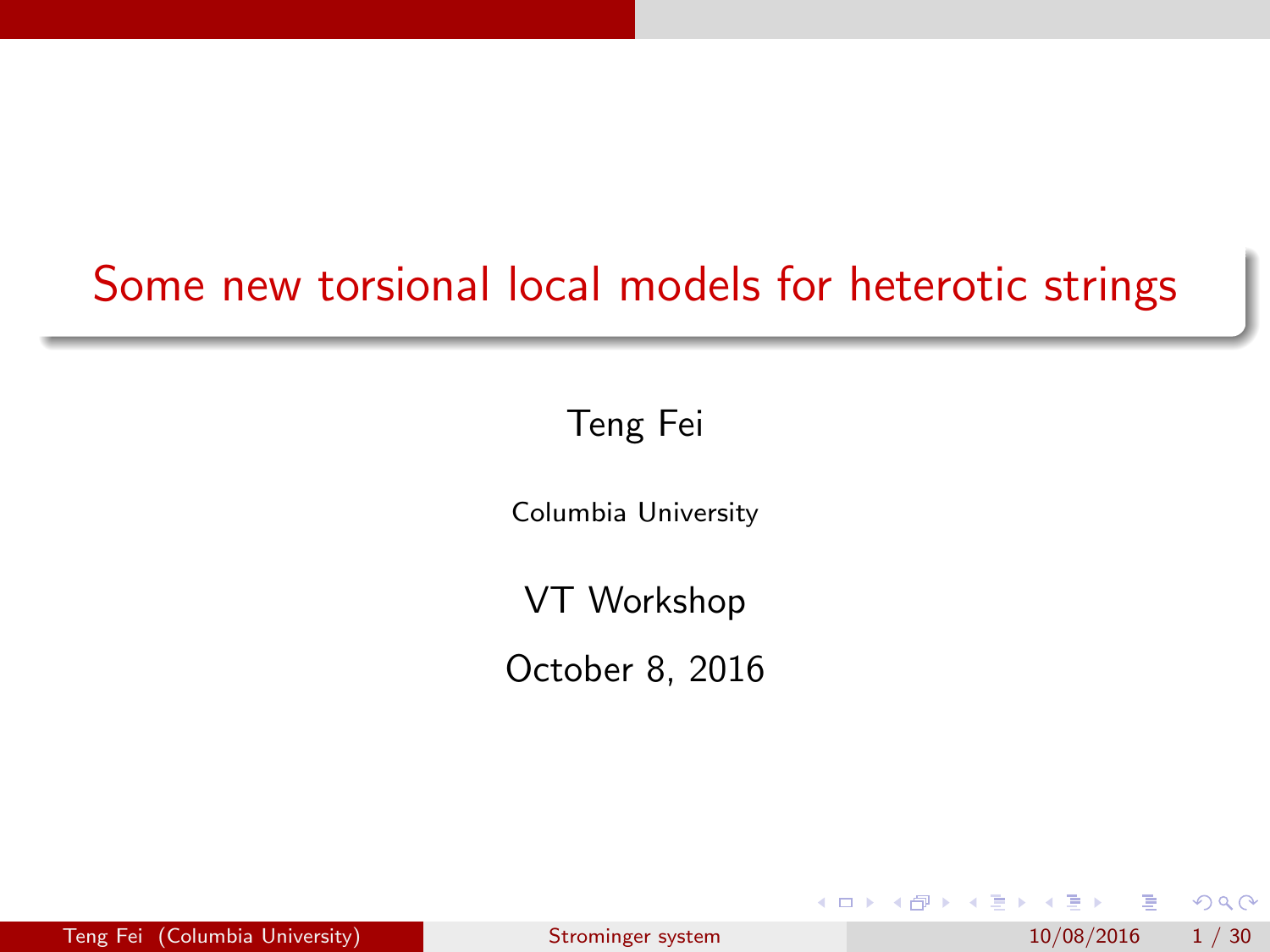### **Overview**



### 2 [Calabi-Gray manifolds](#page-11-0)

- **[Construction](#page-11-0)**
- **[Geometry of Calabi-Gray manifolds](#page-13-0)**
- [Degenerate solutions](#page-14-0)
- [A new geometric description of Calabi-Gray manifolds](#page-17-0)

### [Non-perturbative solutions on a class of noncompact CY3](#page-21-0)

- **•** [Construction](#page-21-0)
- [Strategy for finding solutions](#page-23-0)
- [A concrete example](#page-26-0)

### **[Conclusion](#page-28-0)**

 $QQ$ 

- 4 重 8 - 4 重 8

4 0 8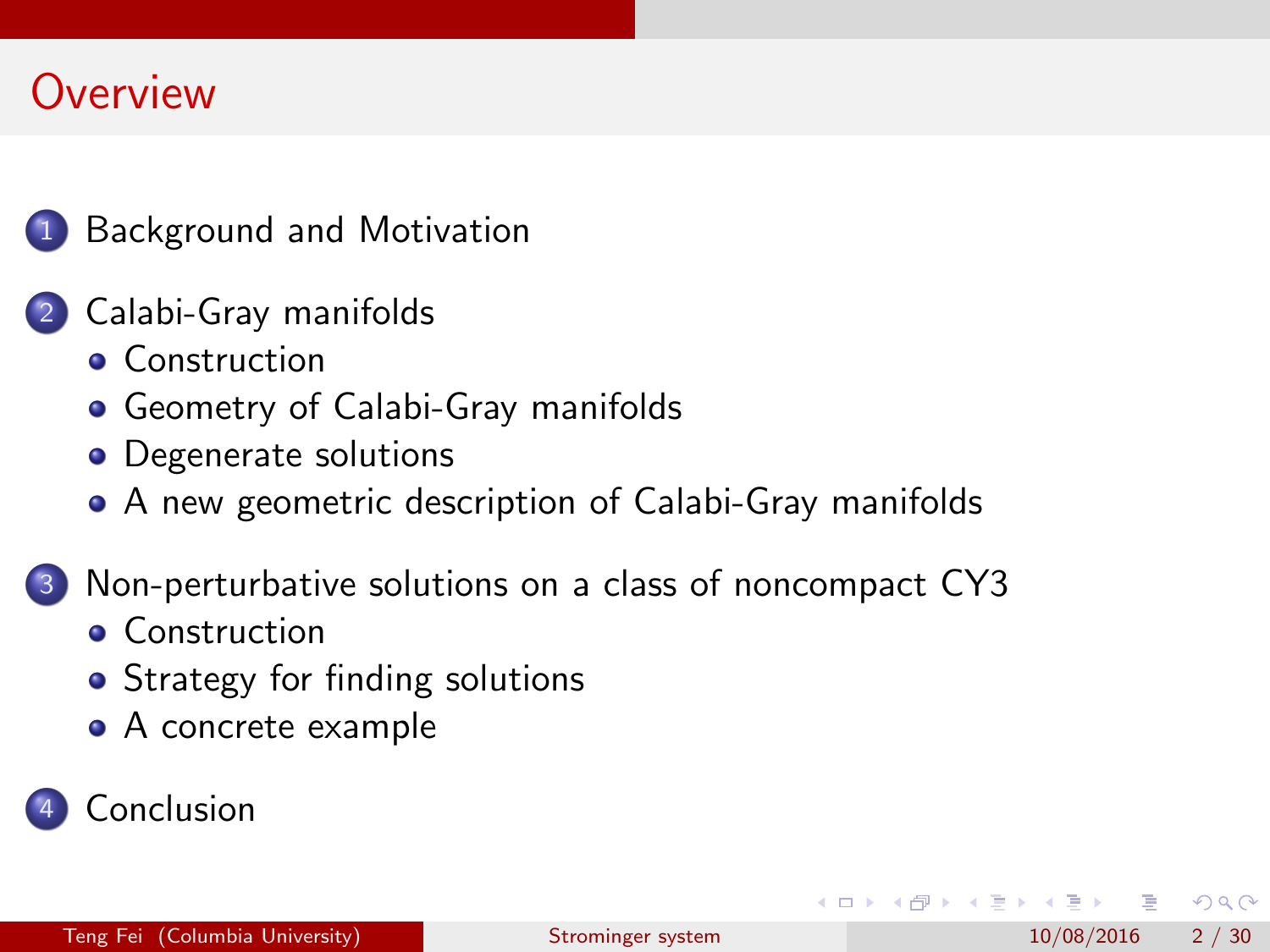## <span id="page-2-0"></span>**History**

Candelas-Horowitz-Strominger-Witten'85: compactification of superstrings on metric product of 6-manifolds and maximally symmetric spacetime.

Flux  $H = 0 \rightsquigarrow$  Ricci-flat Kähler CYs

- Strominger'86 (Hull'86): compactification of heterotic superstrings on warp product of 6-manifolds and maximally symmetric spacetime. Flux  $H \neq 0 \rightsquigarrow$  Strominger system Key ingredients in derivation:
	- $N = 1$  SUSY
	- **•** Green-Schwarz anomaly cancellation

 $QQ$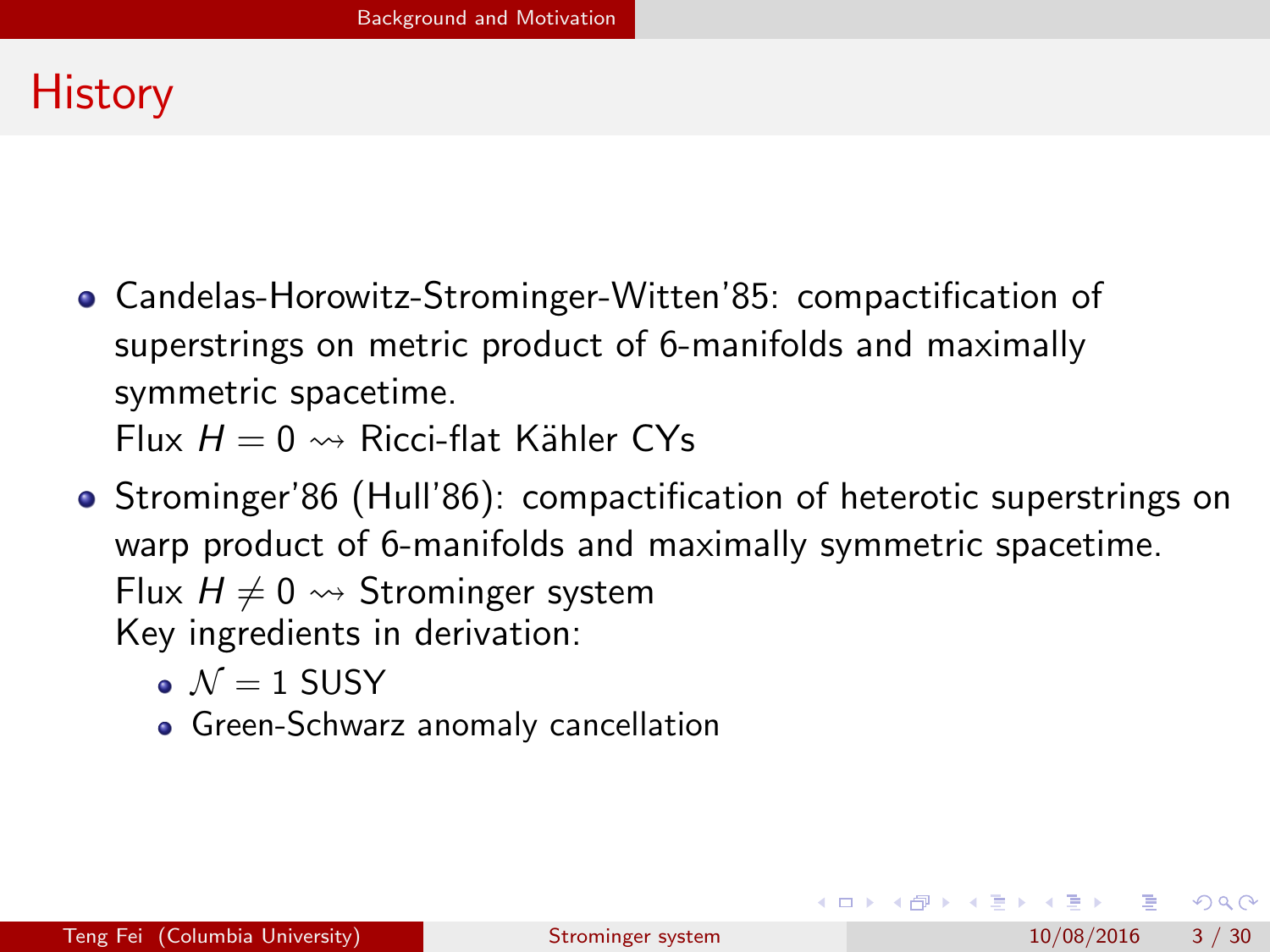## <span id="page-3-0"></span>Strominger system

- $\bullet$  ( $X, \omega, \Omega$ ): Hermitian 3-fold with canonical bundle globally trivialized by  $\Omega$
- $\bullet$   $(E, h) \rightarrow X$ : holomorphic Hermitian vector bundle
- $R,F$ : curvature forms of  $\mathcal{T}^{1,0}\mathcal{X}$  and  $E$ Note: ambiguity in choice of connections, usually use Chern connection for  $E$  and certain Hermitian connection for  $\mathcal{T}^{1,0}X.$
- $\alpha'$   $>$  0 coupling constant

The Strominger system consists of three equations

$$
F \wedge \omega^2 = 0, \quad F^{0,2} = F^{2,0} = 0,
$$

$$
i\partial \overline{\partial} \omega = \frac{\alpha'}{4} (\text{Tr}(R \wedge R) - \text{Tr}(F \wedge F)),
$$

$$
d(||\Omega||_{\omega} \cdot \omega^2) = 0.
$$

The system makes sense for non-Kähler backgro[un](#page-2-0)[ds](#page-4-0)[!](#page-2-0)

 $-299$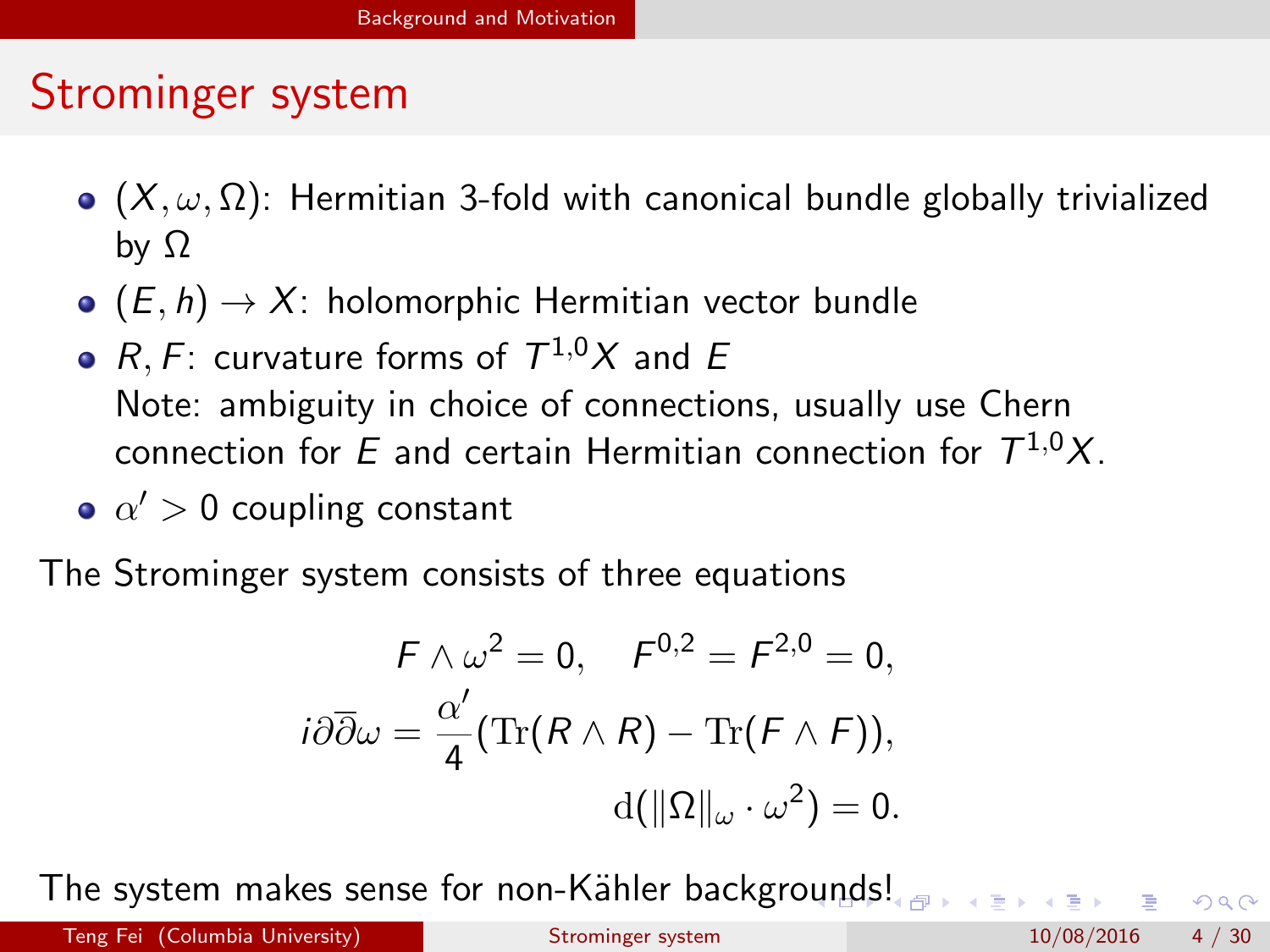## <span id="page-4-0"></span>**Observations**

#### **Definition**

On a complex *n*-fold, a Hermitian metric  $\omega$  is called a *balanced metric* if  $d(\omega^{n-1})=0.$ 

$$
F \wedge \omega^2 = 0, \quad F^{0,2} = F^{2,0} = 0, \tag{1}
$$

$$
i\partial\overline{\partial}\omega = \frac{\alpha'}{4}(\operatorname{Tr}(R\wedge R) - \operatorname{Tr}(F\wedge F)),\tag{2}
$$

<span id="page-4-3"></span><span id="page-4-2"></span><span id="page-4-1"></span>
$$
d(\|\Omega\|_{\omega}\cdot\omega^2)=0.\tag{3}
$$

- Eq. [\(3\)](#page-4-1):  $\omega$  is conformal to a balanced metric  $\tilde{\omega}$ , i.e.,  $d(\tilde{\omega}^2) = 0 \rightsquigarrow$ mild obstructions (Michelsohn'82)
- Eq. [\(1\)](#page-4-2): existence of Hermitian-Yang-Mills connection is equivalent to the stability of  $E$  (Li-Yau'87)
- Eq. [\(2\)](#page-4-3): anomaly cancellation, the hardest [pa](#page-3-0)r[t](#page-5-0)

Teng Fei (Columbia University) [Strominger system](#page-0-0) 10/08/2016 5/30

 $OQ$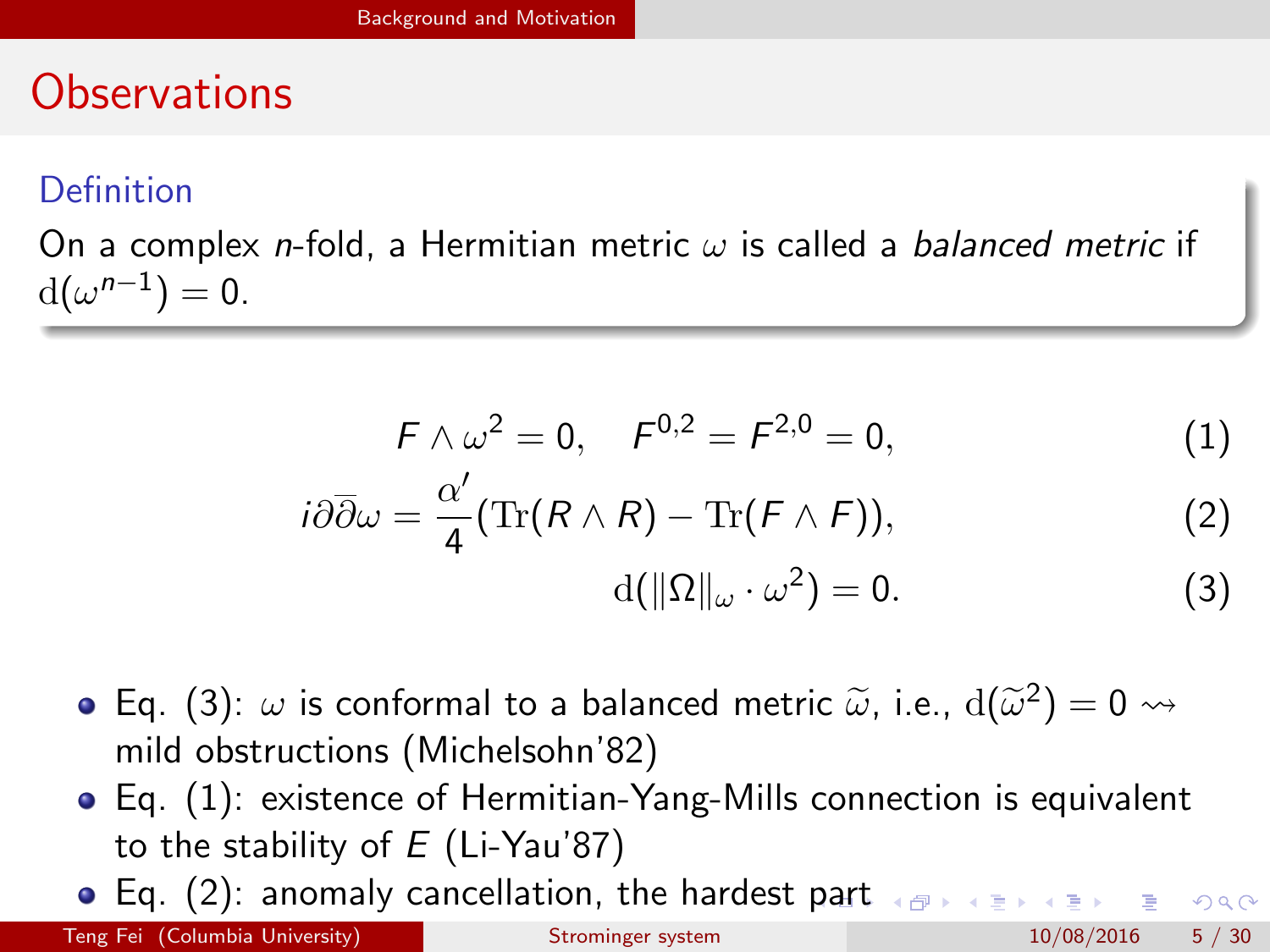### <span id="page-5-0"></span>Known solutions

$$
F \wedge \omega^2 = 0, \quad F^{0,2} = F^{2,0} = 0,
$$

$$
i\partial \overline{\partial} \omega = \frac{\alpha'}{4} (\text{Tr}(R \wedge R) - \text{Tr}(F \wedge F)),
$$

$$
d(||\Omega||_{\omega} \cdot \omega^2) = 0.
$$

- Kähler solution:  $d\omega = 0$ , use Ricci-flat metric (Yau'77) and take  $E = T^{1,0}X$
- Strominger'86: (infinitesimal) perturbative solutions from Kähler solution, orbifolded solutions
- Li-Yau'05: smooth perturbative solutions from Kähler solution Andreas-Garcia-Fernandez'12: more general perturbations

 $QQ$ 

 $\left\{ \begin{array}{ccc} 1 & 0 & 0 \\ 0 & 1 & 0 \end{array} \right.$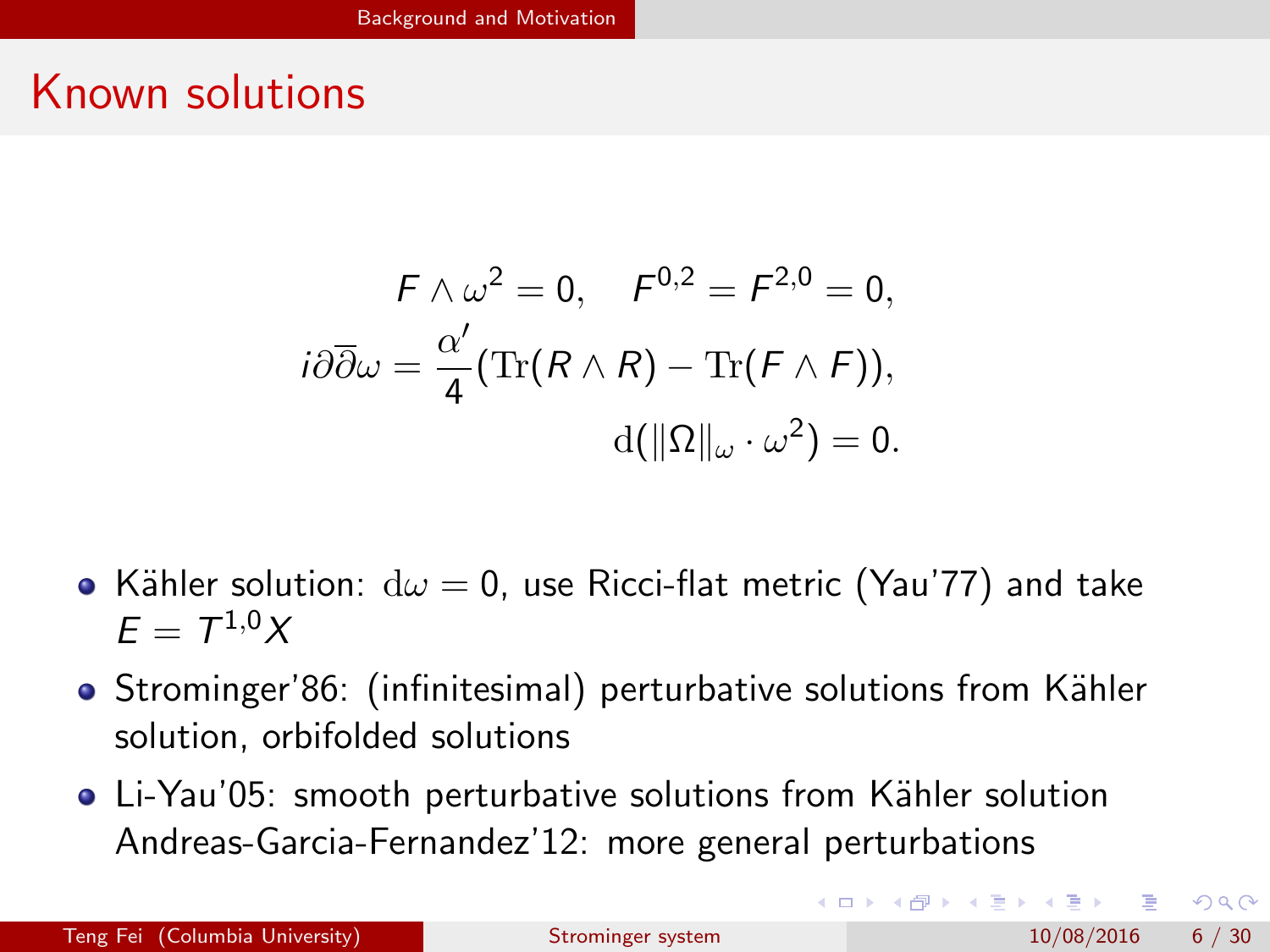## <span id="page-6-0"></span>Known solutions cont'd

- Fu-Yau'08: non-Kähler solutions on certain  $\, \mathcal{T}^{2}$  bundles over K3 Fu-Tseng-Yau'09 & Becker-Tseng-Yau'09: similar local models
- On nilmanifolds and solvmanifolds: Fernández-Ivanov-Ugarte-Villacampa'09, Grantcharov'11, Fernández-Ivanov-Ugarte-Vassilev'14, Ugarte-Villacampa'14, Ugarte-Villacampa'15, Otal-Ugarte-Villacampa'16
- Carlevaro-Israël'10: on blow-up of conifold  $K_{\mathbb{P}^1\times\mathbb{P}^1}$

All known solutions have special structures. No general theorem has been proved.

 $QQ$ 

 $\left\{ \begin{array}{ccc} 1 & 0 & 0 \\ 0 & 1 & 0 \end{array} \right.$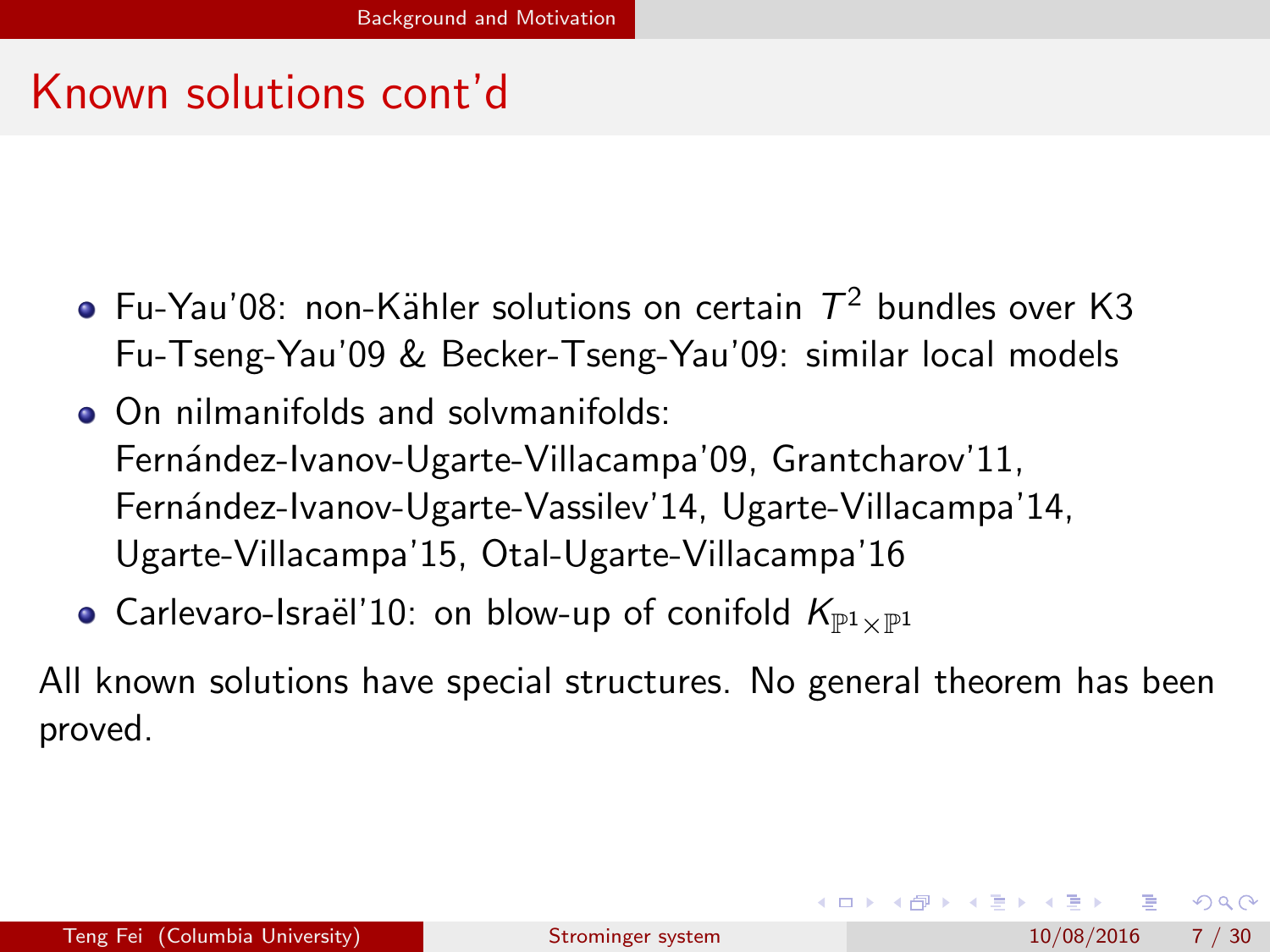## <span id="page-7-0"></span>Motivation from math

Local conifold transition (credit to Candelas-de la Ossa'90)



 $\Omega$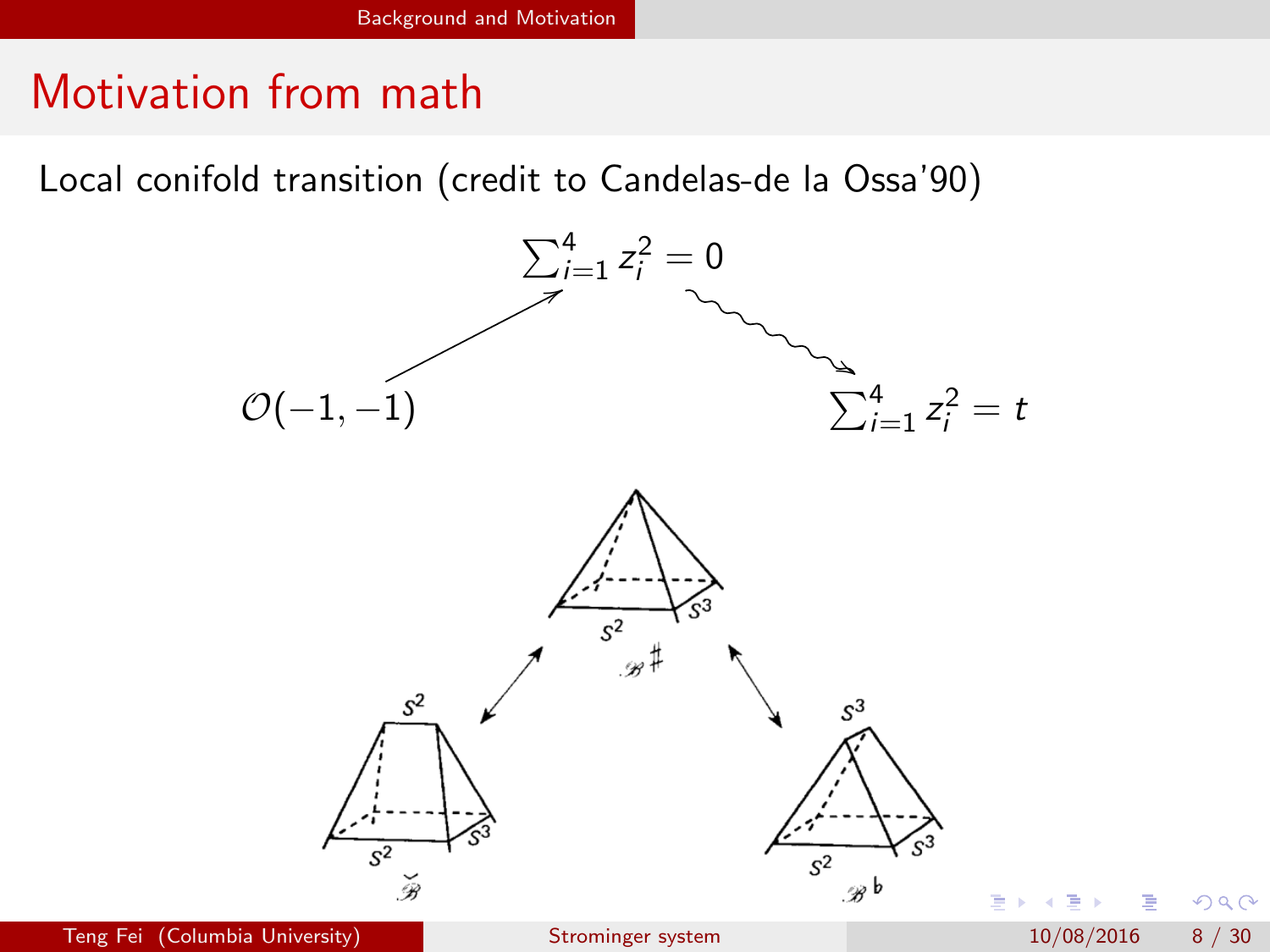## <span id="page-8-0"></span>Motivation from math cont'd

Conifold transition (Clemens'83, Friedman'86)



#### Conjecture (Reid'87)

Any two reasonably nice CY3 can be connected via a sequence of conifold transitions.

Strominger system as guidance to canonical metrics on non-Kähler CY3, may be useful to understand the moduli of CY3

Teng Fei (Columbia University) [Strominger system](#page-0-0) 10/08/2016 9/30

4 0 8

 $200$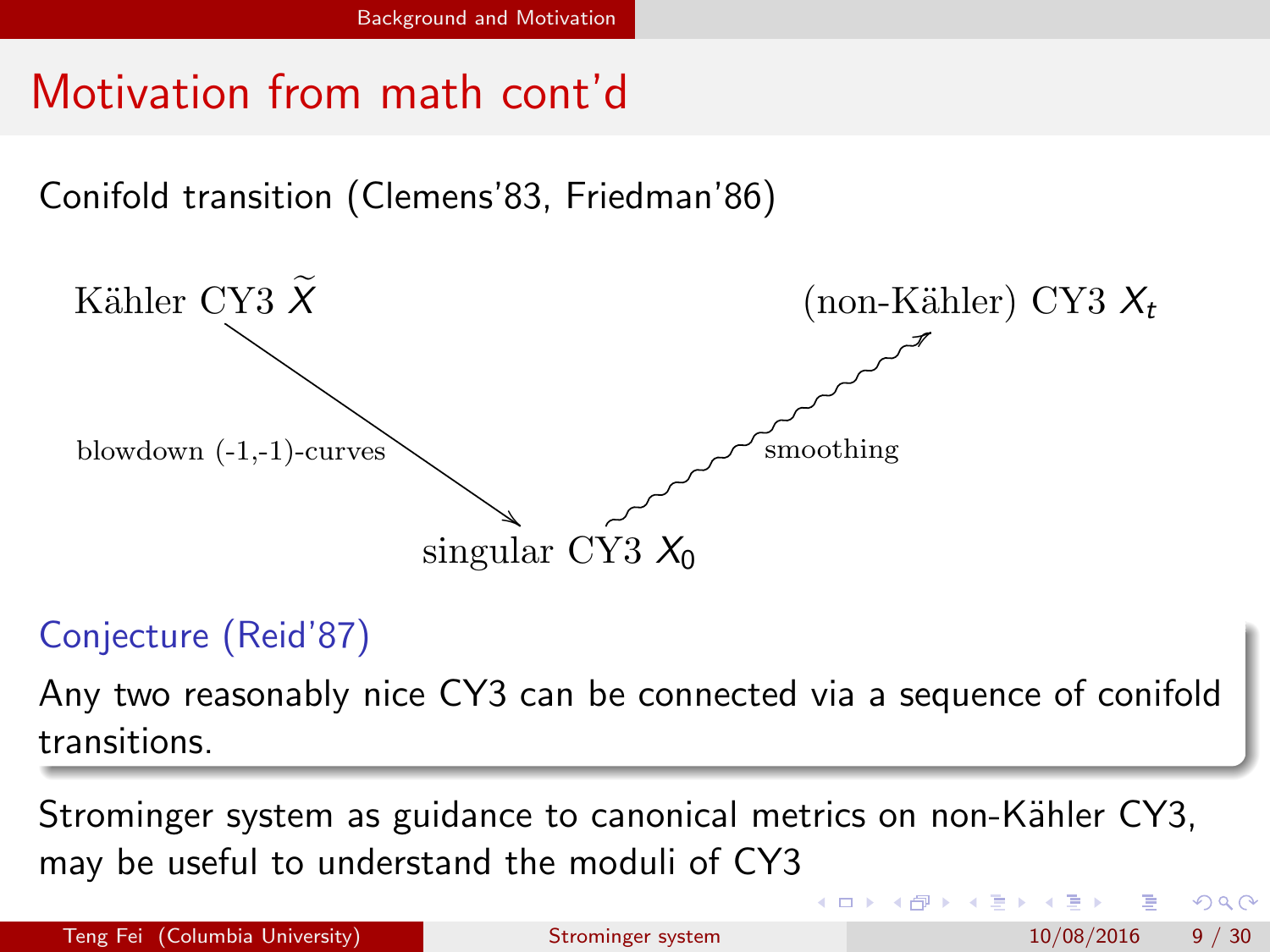## <span id="page-9-0"></span>Motivation from math cont'd

● Candelas-de la Ossa'90: Ricci-flat Kähler metrics on conifolds

In order to work in non-Kähler category, we may want to first solve Strominger system on conifolds.

 $\bullet$  deformed conifold  $\cong$  SL(2, C): F.-Yau'15 Ingredients: left-invariant ansatz, canonical 1-parameter family of Hermitian connections.

Recently generalized by Otal-Ugarte-Villacampa'16.

• resolved conifold  $\mathcal{O}(-1, -1)$ : F.'15 Included in the main theorem.

### Theorem (F.'15)

N hyperkähler 4-manifold,  $p: Z \to \mathbb{CP}^1$  its holomorphic twistor fibration,  $X:=Z\setminus p^{-1}(\infty).$  Then  $X$  is a noncompact Calabi-Yau 3-fold and we can write down explicit solutions to the Strominger system.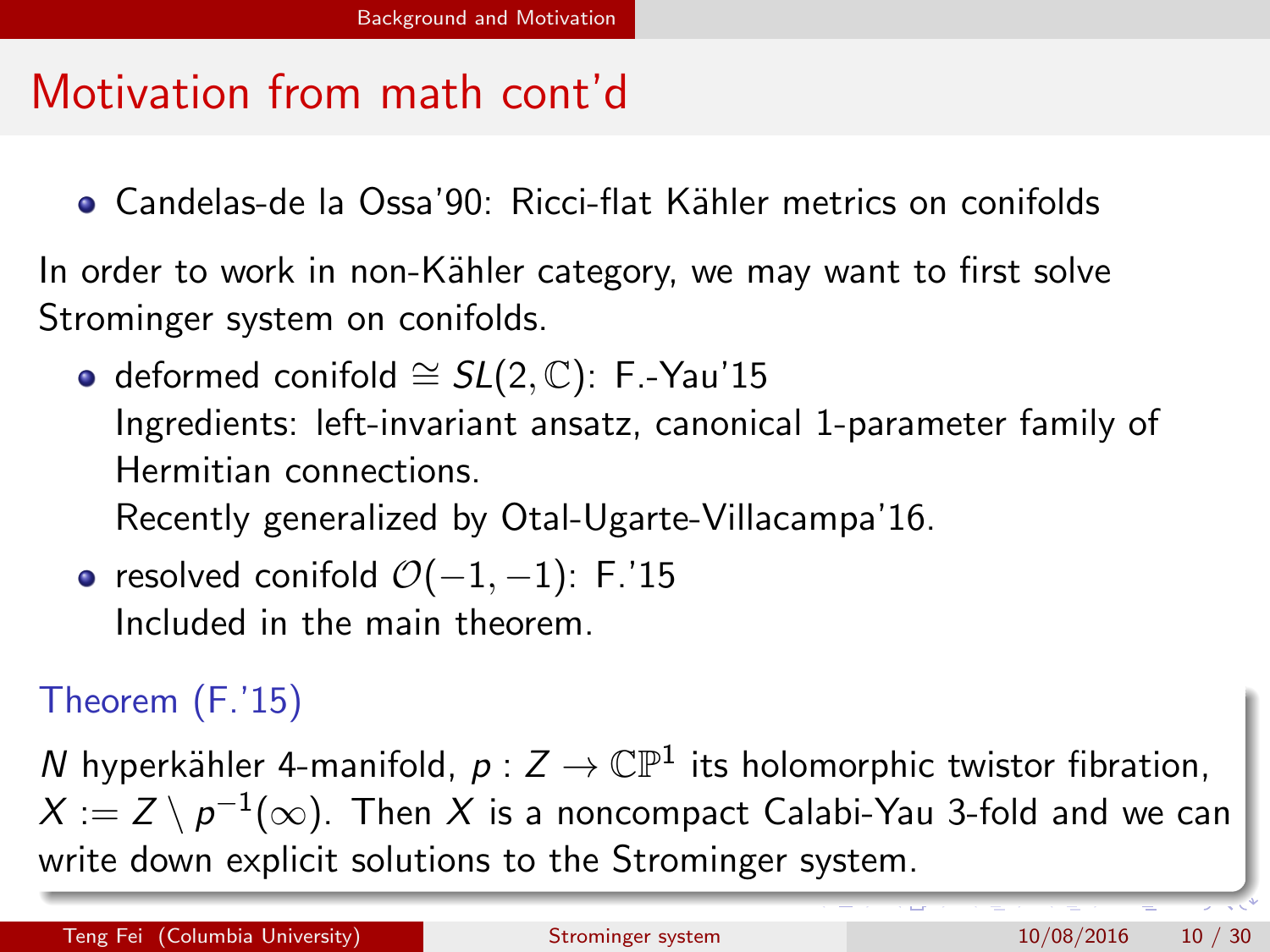### <span id="page-10-0"></span>**Overview**



### 2 [Calabi-Gray manifolds](#page-11-0)

- **[Construction](#page-11-0)**
- **[Geometry of Calabi-Gray manifolds](#page-13-0)**
- [Degenerate solutions](#page-14-0)
- [A new geometric description of Calabi-Gray manifolds](#page-17-0)

### [Non-perturbative solutions on a class of noncompact CY3](#page-21-0)

- **•** [Construction](#page-21-0)
- [Strategy for finding solutions](#page-23-0)
- [A concrete example](#page-26-0)



 $QQ$ 

医单位 医单位

4 0 8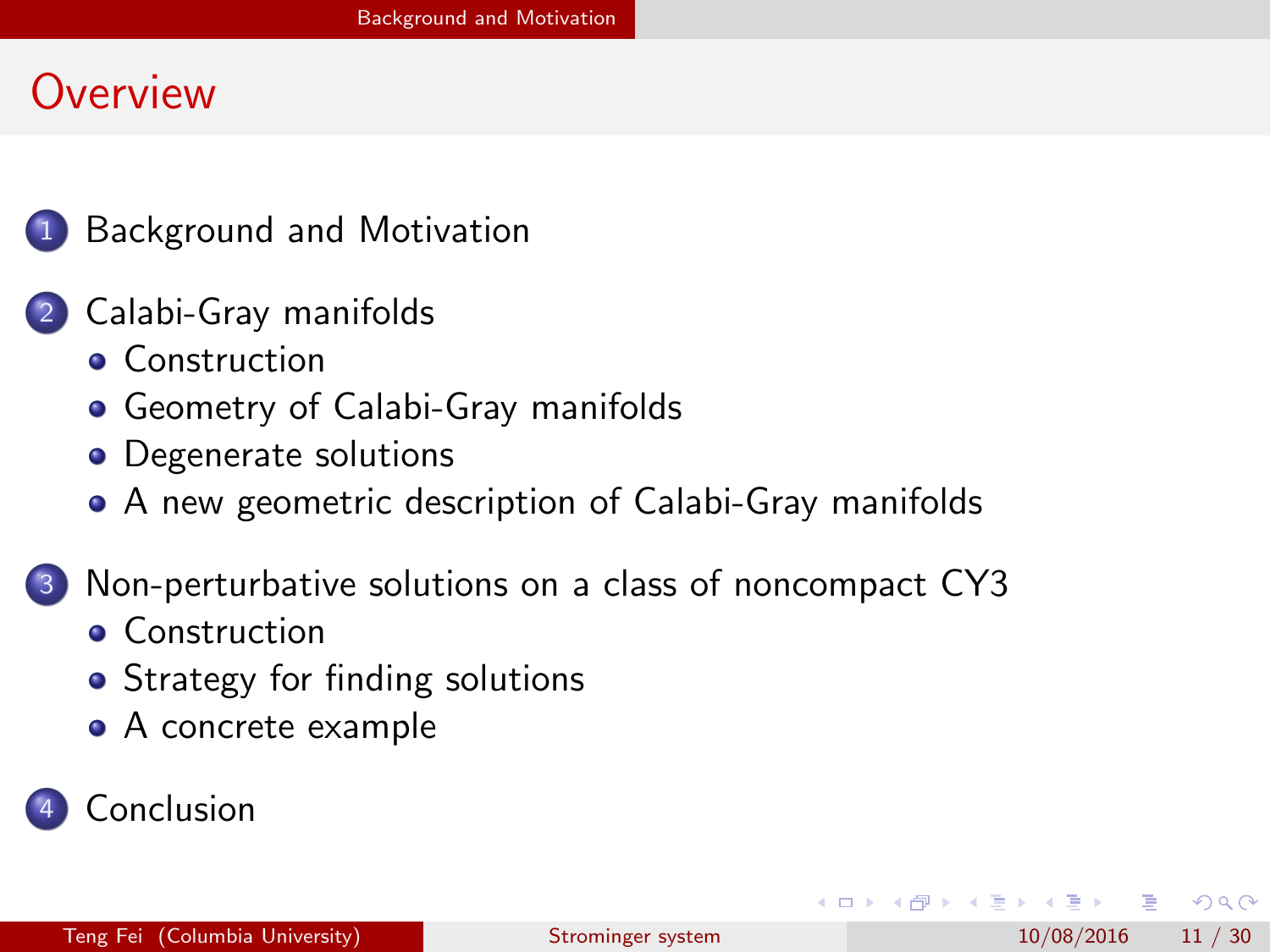## <span id="page-11-0"></span>Calabi's construction

First trial: find solutions to Strominger system on compact spaces Need: compact non-Kähler CY 3-fold with balanced metric

#### Construction (Calabi'58)

Identify  $\mathbb{R}^7$  with  $\mathrm{Im}(\mathbb{O}).$  For any immersed oriented hypersurface  $M$  in  $\mathbb{R}^7,$ we define  $J: TM \rightarrow TM$  by

$$
Jv=\nu\times v,
$$

where  $\nu$  is the unit normal,  $\times$  is the cross product on Im( $\mathbb O$ ). Then J is an almost complex structure and M has a natural  $SU(3)$ -structure.

#### Theorem (Calabi'58)

Let  $\Sigma_{g}\subset T^{3}$  be an oriented minimal surface of genus  $g$  in flat  $T^{3}$ , and take  $\bar{M}=\Sigma_g\times\mathcal{T}^4\subset\mathcal{T}^3\times\mathcal{T}^4$ . Then the above constructed  $J$  is in fact integrable and  $(M, J)$  is non-Kähler.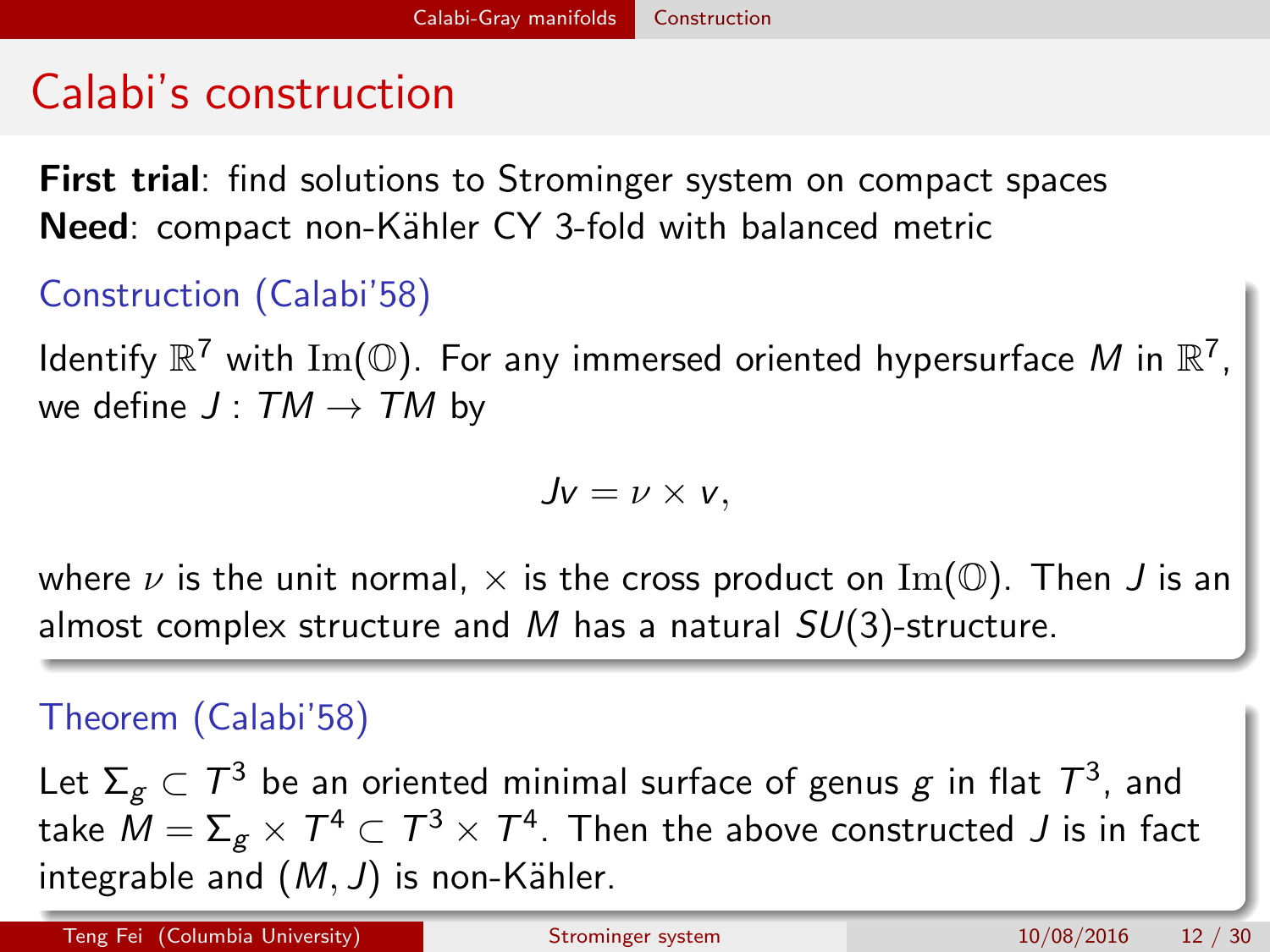# <span id="page-12-0"></span>Calabi's construction cont'd

$$
\mathit{M}=\Sigma_g\times\mathcal{T}^4\subset\mathcal{T}^3\times\mathcal{T}^4
$$

Remark

- Meeks'90 and Traizet'08: minimal  $\Sigma_g$  in  $\mathcal{T}^3$  exists for all  $g\geq 3$ .
- The projection  $M \to \Sigma_g$  is holomorphic.
- Calabi'58 used this construction to give an example that  $c_1$  depends on the complex structure.
- Gray'69 generalized Calabi's construction to manifolds with vector cross product.  $\mathbb{R}^7 \leadsto$  7-manifolds with  $\mathit{G}_2$ -structure.  $\mathcal{T}^4 \leadsto$  any hyperkähler 4-manifold. Moreover Gray showed that the natural metric on M is balanced.
- F.'15: *M* has trivial canonical bundle.

 $QQQ$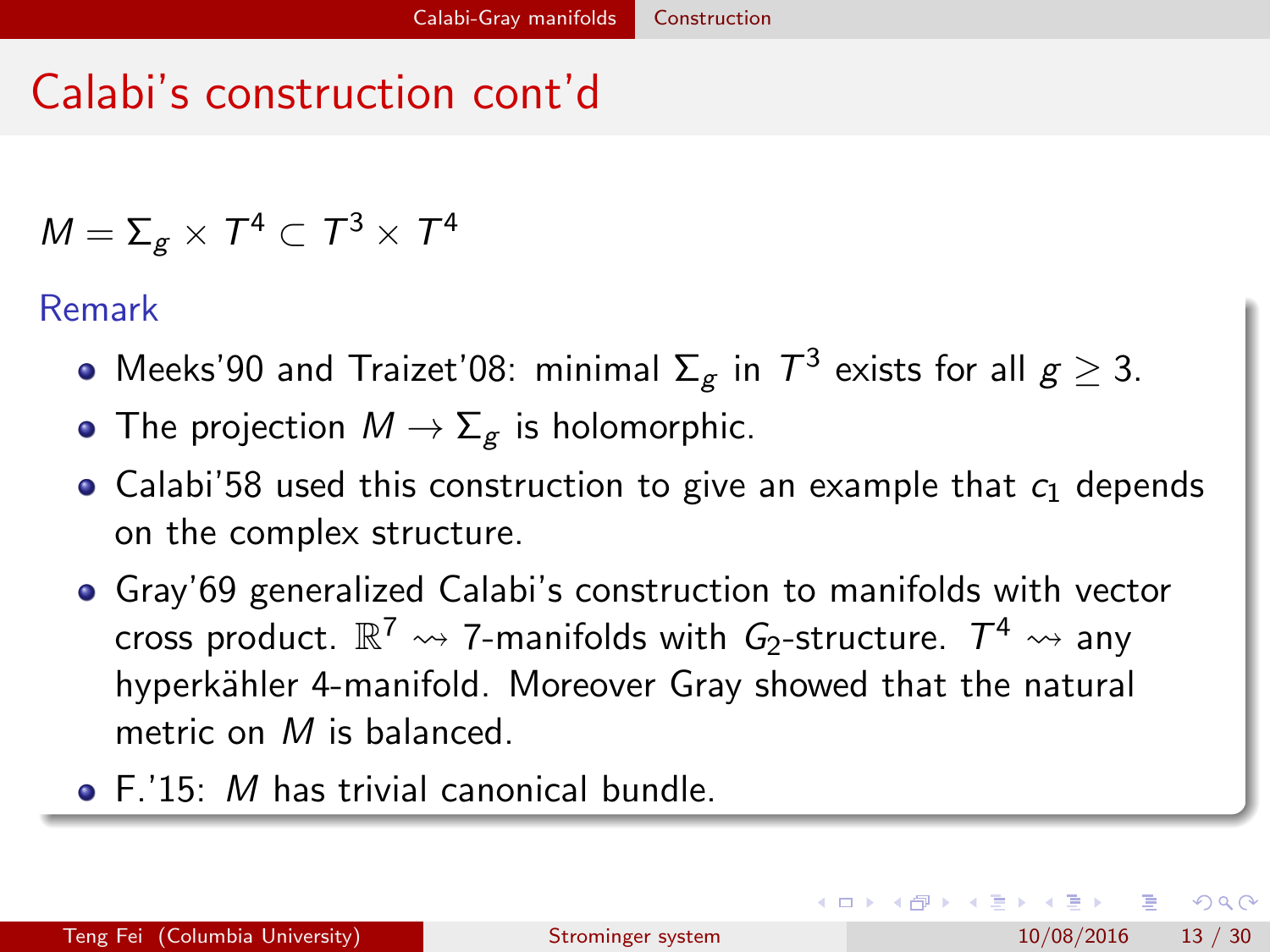## <span id="page-13-0"></span>Complex geometry of M

For simplicity we work with  $\mathcal{M}=\Sigma_{\mathcal{g}}\times\mathcal{T}^{4}$ , it is a balanced non-Kähler Calabi-Yau 3-fold.

- Solve for local holomorphic frame for curvature calculation
- All the holomorphic 1-forms are pullback from  $\Sigma_g$ , so  $h^{1,0}(M)=g$
- $\bullet$  *M* does not satisfy the  $\partial\overline{\partial}$ -lemma, therefore not of Fujiki class  $\mathcal C$

M is very far away from being algebraic.

 $\Omega$ 

イロト イ母 トイヨ トイヨト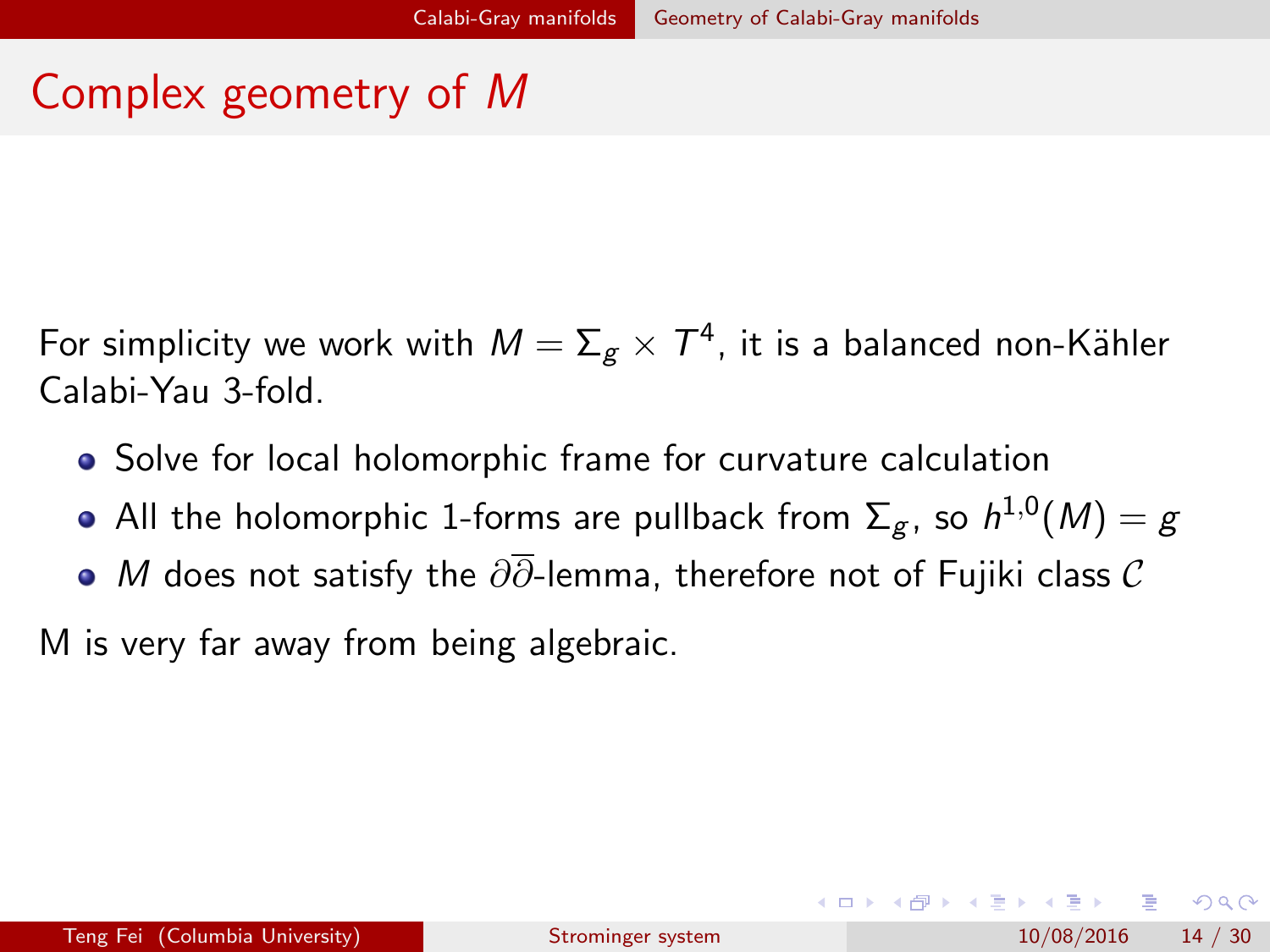# <span id="page-14-0"></span>The conformal balanced equation

Notations:

- Gauss map:  $\nu = (\alpha, \beta, \gamma): \Sigma_{\boldsymbol{\mathcal{g}}} \rightarrow \mathcal{S}^2 \subset \mathbb{R}^3$
- hyperkähler structure on  $\, T^4\!\!$ :  $\, \omega_I^{}, \, \omega_J^{}$  and  $\, \omega_K^{}$
- induced metric on  $\Sigma_g$ :  $\omega_{\Sigma_g}$
- induced balanced metric on M:  $\omega_0 = \omega_{\Sigma_g} + \alpha \omega_I + \beta \omega_J + \gamma \omega_K$
- holomorphic (3,0)-form  $\Omega$  satisfies  $\|\Omega\|_{\omega_0} = \text{const}$

Hence ( $M, \omega_0, \Omega$ ) solves the conformally balanced equation

$$
\mathrm{d} \big( \|\Omega\|_{\omega_0} \cdot \omega_0^2 \big) = 0.
$$

Observation:

$$
\omega_f = e^{2f} \omega_{\Sigma_g} + e^f (\alpha \omega_I + \beta \omega_J + \gamma \omega_K)
$$

solves the con[f](#page-13-0)ormally balanced equation for any  $f: \sum_{g} \rightarrow \mathbb{R}$  $f: \sum_{g} \rightarrow \mathbb{R}$  $f: \sum_{g} \rightarrow \mathbb{R}$  $f: \sum_{g} \rightarrow \mathbb{R}$  $f: \sum_{g} \rightarrow \mathbb{R}$  $f: \sum_{g} \rightarrow \mathbb{R}$  $f: \sum_{g} \rightarrow \mathbb{R}$ [.](#page-17-0)

 $QQQ$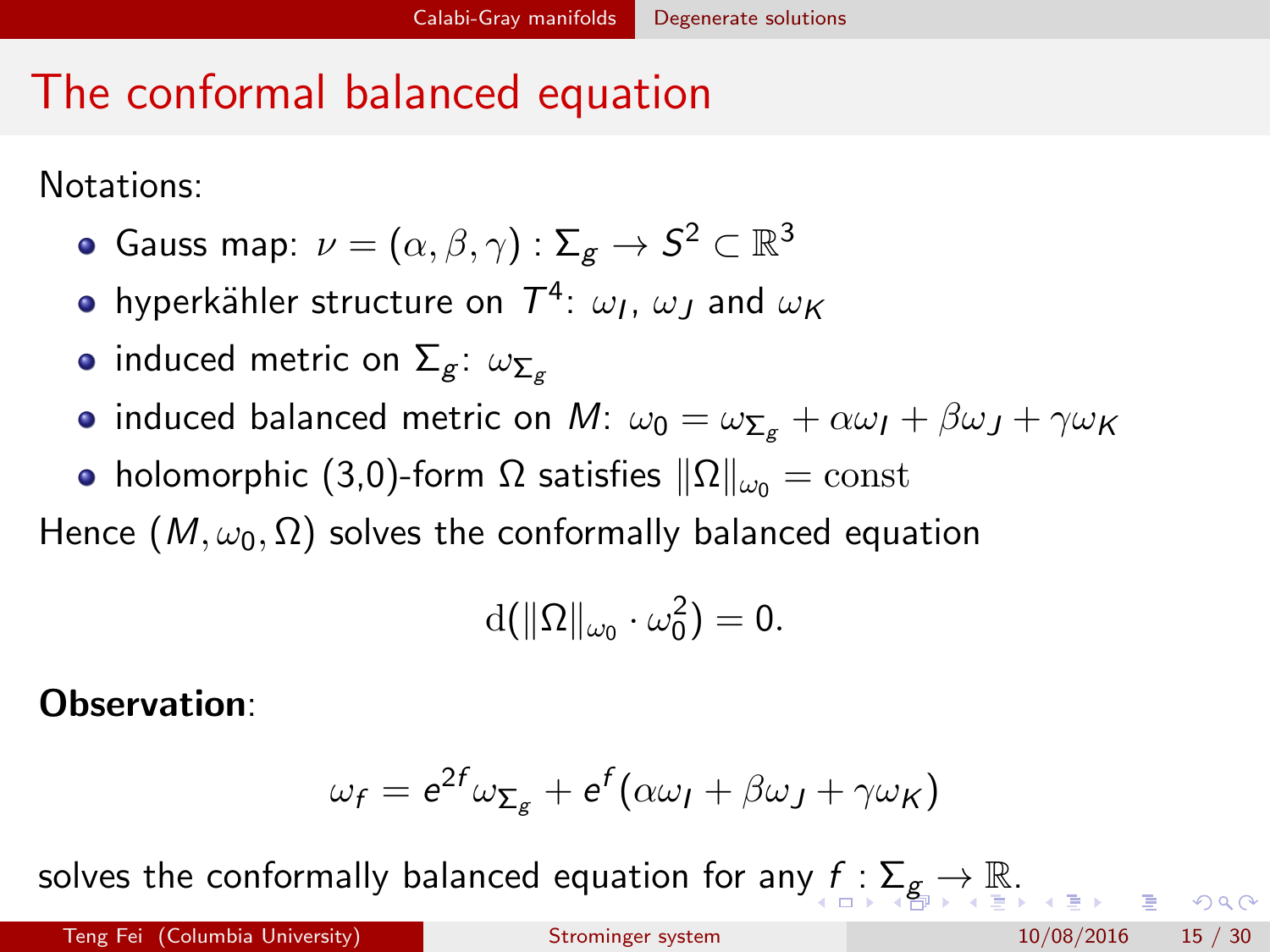## <span id="page-15-0"></span>The anomaly cancellation equation

**Idea**: varying  $f$  to solve the anomaly cancellation equation

$$
i\partial\overline{\partial}\omega_f=\frac{\alpha'}{4}(\text{Tr}(R_f\wedge R_f)-\text{Tr}(F\wedge F)).
$$

Straightforward calculation:

\n- \n
$$
\text{LHS} = i\partial\overline{\partial}(e^f(\alpha\omega_I + \beta\omega_J + \gamma\omega_K))
$$
\n
\n- \n $\text{Tr}(R_f \wedge R_f) = i\partial\overline{\partial}\left(\frac{\|\mathrm{d}\nu\|^2}{2e^f}(\alpha\omega_I + \beta\omega_J + \gamma\omega_K)\right)$ \n
\n

Therefore by setting

$$
e^{2f} = \frac{\alpha' \|\mathrm{d}\nu\|^2}{8} \quad \text{and} \quad F = 0,
$$

we solve the anomaly cancellation equation as well as the HYM.

 $QQ$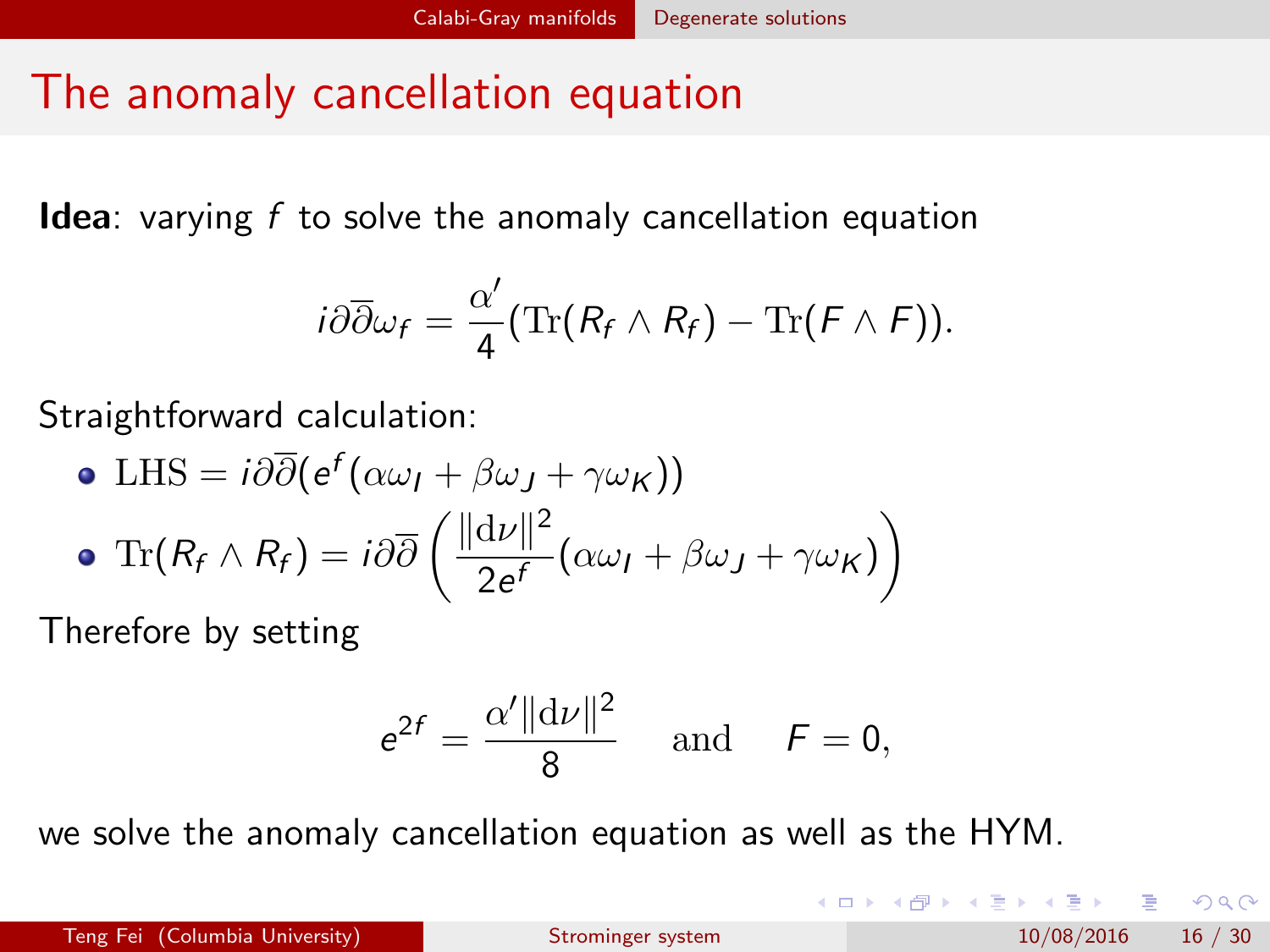## <span id="page-16-0"></span>**Degeneracy**

We need

$$
e^{2f}=\frac{\alpha'\|\mathrm{d}\nu\|^2}{8}.
$$

However  $\nu$  is a branched cover, so  $d\nu$  vanishes at finitely many points. Hence the solution metric

$$
\omega_f = e^{2f} \omega_{\Sigma_g} + e^f (\alpha \omega_I + \beta \omega_J + \gamma \omega_K)
$$

is degenerate (not too bad) along the the fibers over these branched points.

Problem is caused by taking branched cover!

G.  $\Omega$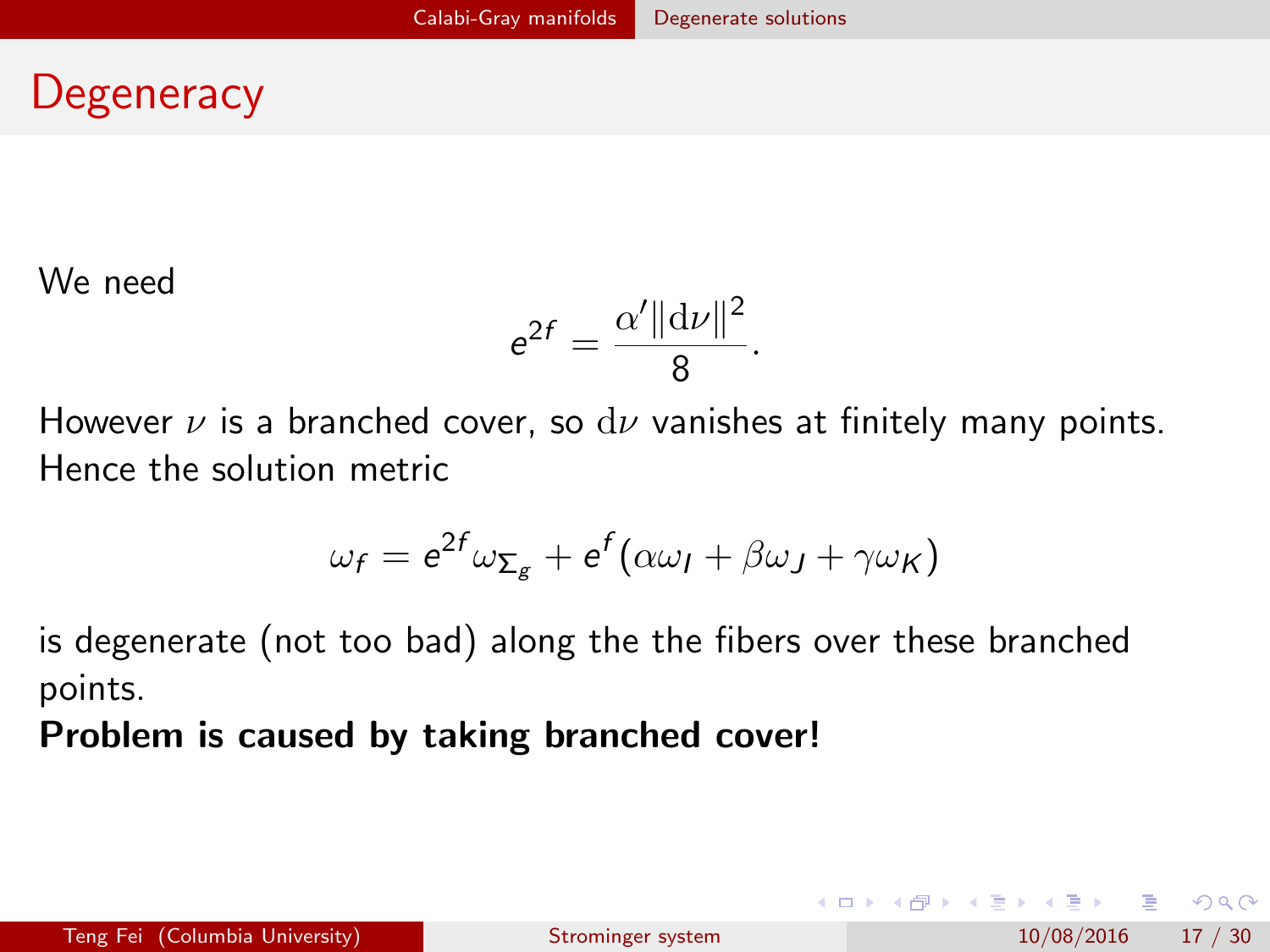## <span id="page-17-0"></span>Hyperkähler 4-manifolds

#### **Definition**

A hyperkähler manifold is a Riemannian manifold  $(M, g)$  with compatible complex structures 1, J and K with  $l^2=J^2=K^2= lJK=-1$  such that  $(M, g)$  is Kähler with respect to all of I, J and K.

Examples in real dimension 4:

- compact:  $\mathcal{T}^4$  and K3 surface
- noncompact: Ricci-flat ALE spaces etc.

Important facts:

- for any  $(\alpha,\beta,\gamma)\in\mathcal{S}^2$ ,  $\alpha\mathit{I}+\beta\mathit{J}+\gamma\mathcal{K}$  is a complex structure
- hyperkähler 4-manifolds are anti-self-dual

э.

 $QQQ$ 

イロト イ母 トイヨ トイヨト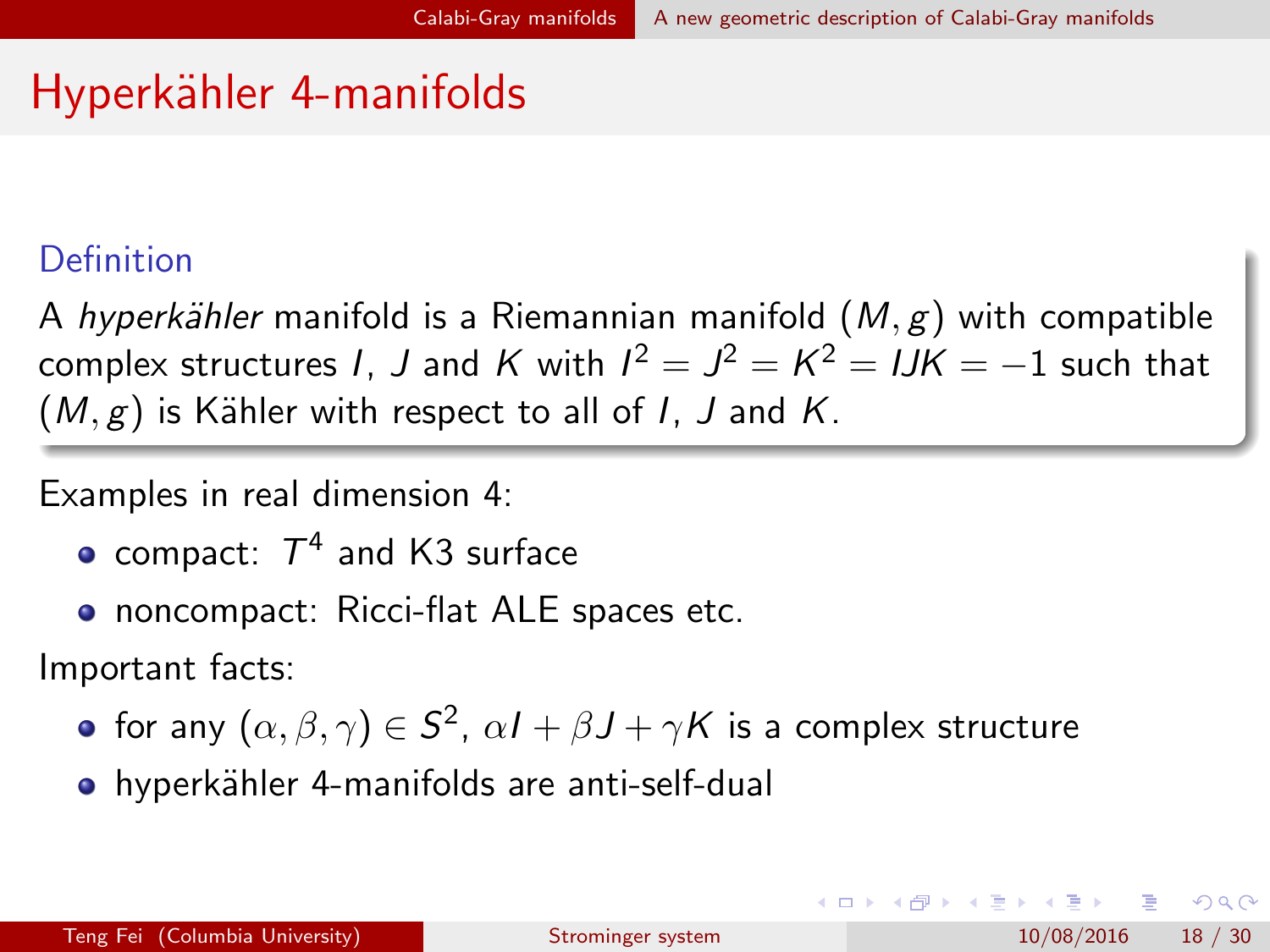### <span id="page-18-0"></span>Twistor spaces

### Construction (Penrose'67, Atiyah-Hitchin-Singer'78, HKLR'87)

Let N be a hyperkähler manifold, the twistor space of N is the product  $Z(N)=N\times\mathbb{P}^1$  with the almost complex structure

$$
\mathfrak{I}_{(x,\zeta)} = \alpha I_x + \beta J_x + \gamma K_x \oplus j_{\zeta},
$$

where  $j$  is the standard complex structure on  $\mathbb{P}^1$  with coordinate  $\zeta$  given by

$$
(\alpha,\beta,\gamma)=\left(\frac{1-|\zeta|^2}{1+|\zeta|^2},\frac{\zeta+\overline{\zeta}}{1+|\zeta|^2},\frac{i(\overline{\zeta}-\zeta)}{1+|\zeta|^2}\right).
$$

Important facts:

- $\bullet$   $\Im$  is integrable
- the projection  $\pi:Z(\bar N)\to\mathbb P^1$  is holomorphic
- $\wedge^2T^*\digamma\otimes\pi^*\mathcal{O}(2)$  has a global section which defines a holomorphic symplectic form on each fiber of  $\pi$  $\left\{ \begin{array}{ccc} 1 & 0 & 0 \\ 0 & 1 & 0 \end{array} \right.$  $ORO$

Teng Fei (Columbia University) [Strominger system](#page-0-0) 10/08/2016 19 / 30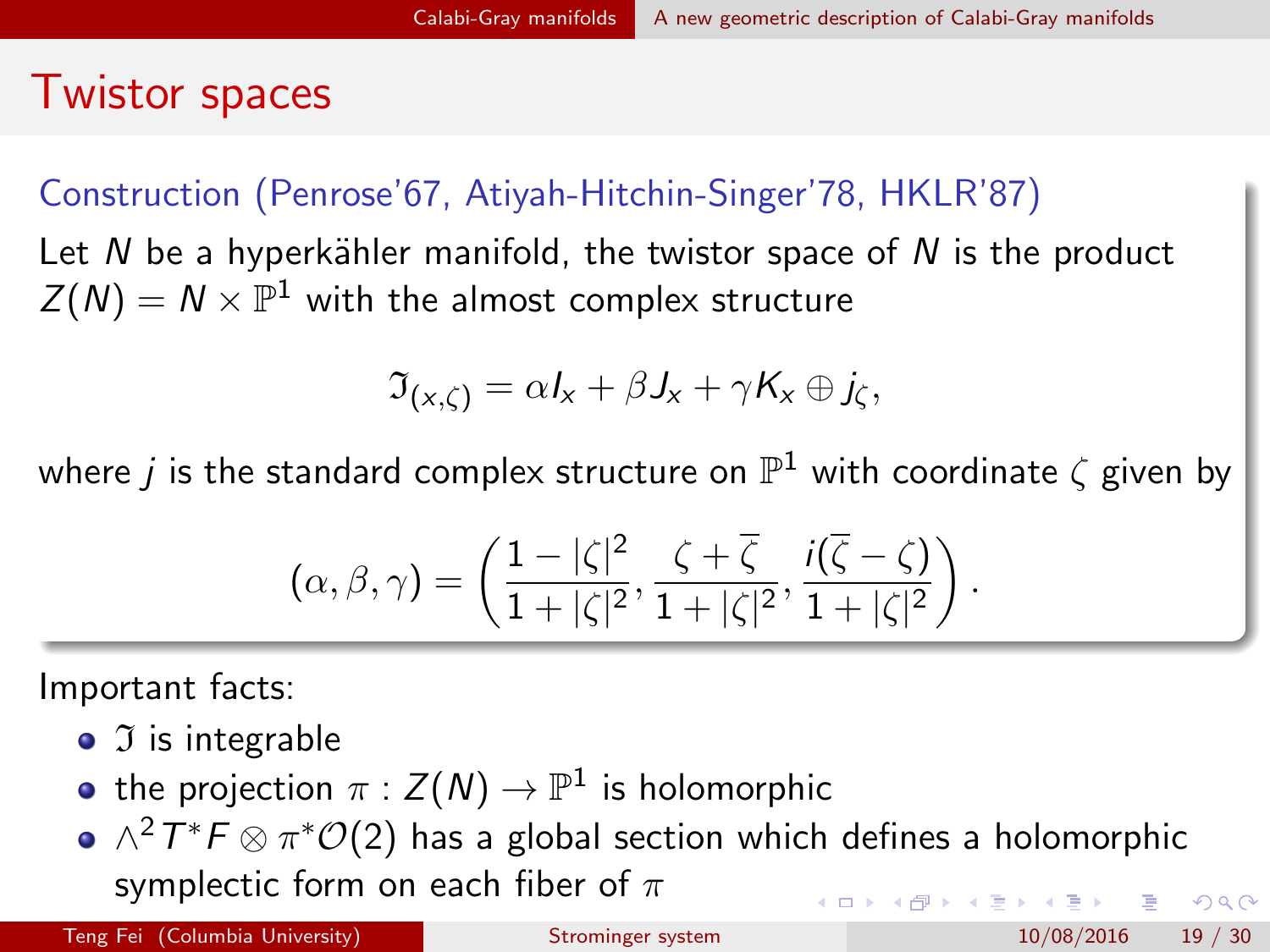# <span id="page-19-0"></span>M as pullback

#### Key observation:

M fits in the pullback square



Notice that  $\Sigma_g$  is minimal in  $\mathcal{T}^3$  implies that  $\nu$  is holomorphic. This observation leads to many generalizations of Calabi-Gray's construction, including construction of simply-connected non-Kähler K3-fibered Calabi-Yau 4-folds with balanced metrics.

Teng Fei (Columbia University) [Strominger system](#page-0-0) 10/08/2016 20 / 30

KED KARD KED KED E VOOR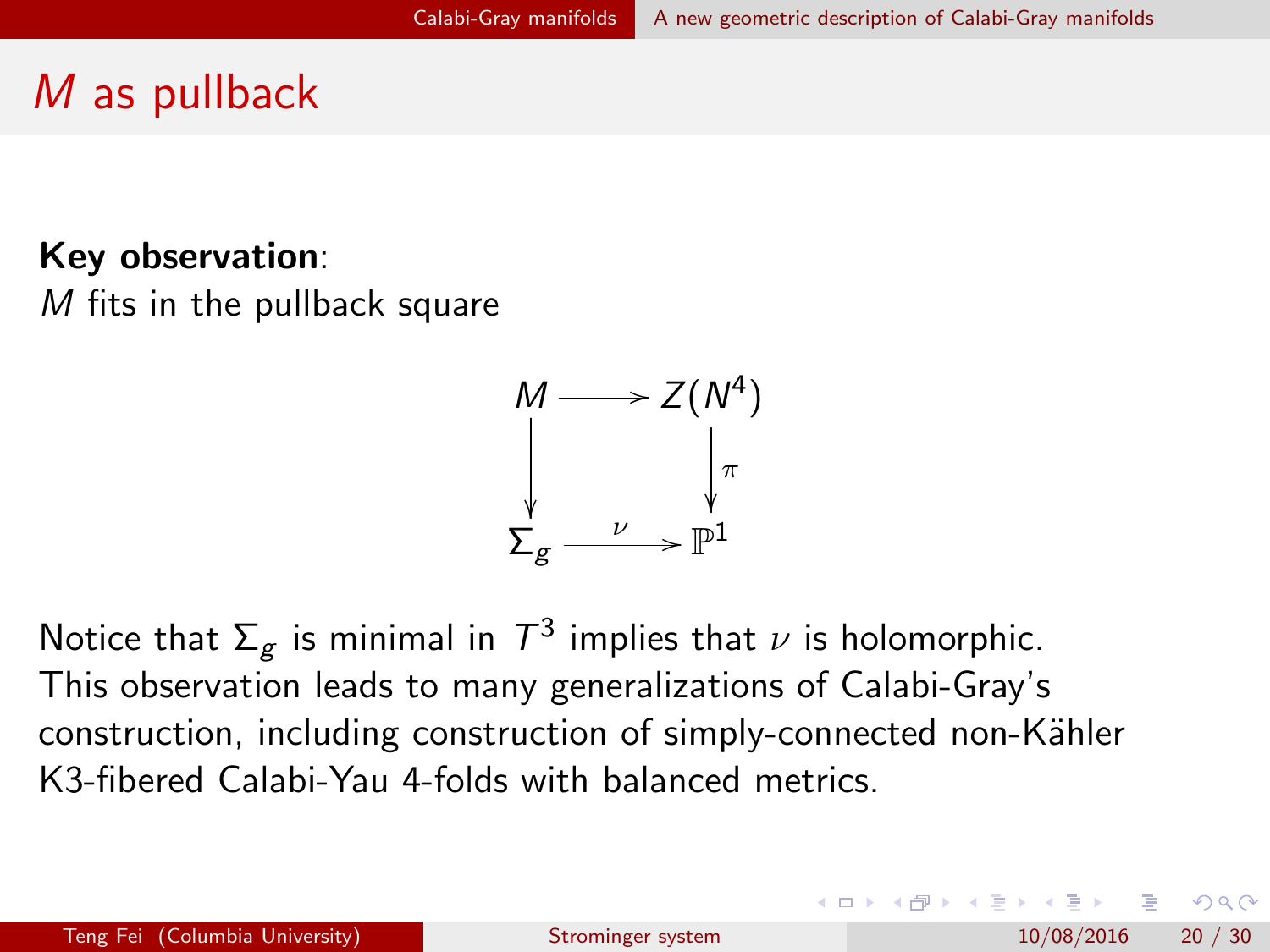### <span id="page-20-0"></span>**Overview**



#### 2 [Calabi-Gray manifolds](#page-11-0)

- **[Construction](#page-11-0)**
- **[Geometry of Calabi-Gray manifolds](#page-13-0)**
- [Degenerate solutions](#page-14-0)
- [A new geometric description of Calabi-Gray manifolds](#page-17-0)

#### [Non-perturbative solutions on a class of noncompact CY3](#page-21-0)

- **•** [Construction](#page-21-0)
- [Strategy for finding solutions](#page-23-0)
- [A concrete example](#page-26-0)

#### **[Conclusion](#page-28-0)**

 $QQ$ 

イラメ イラメ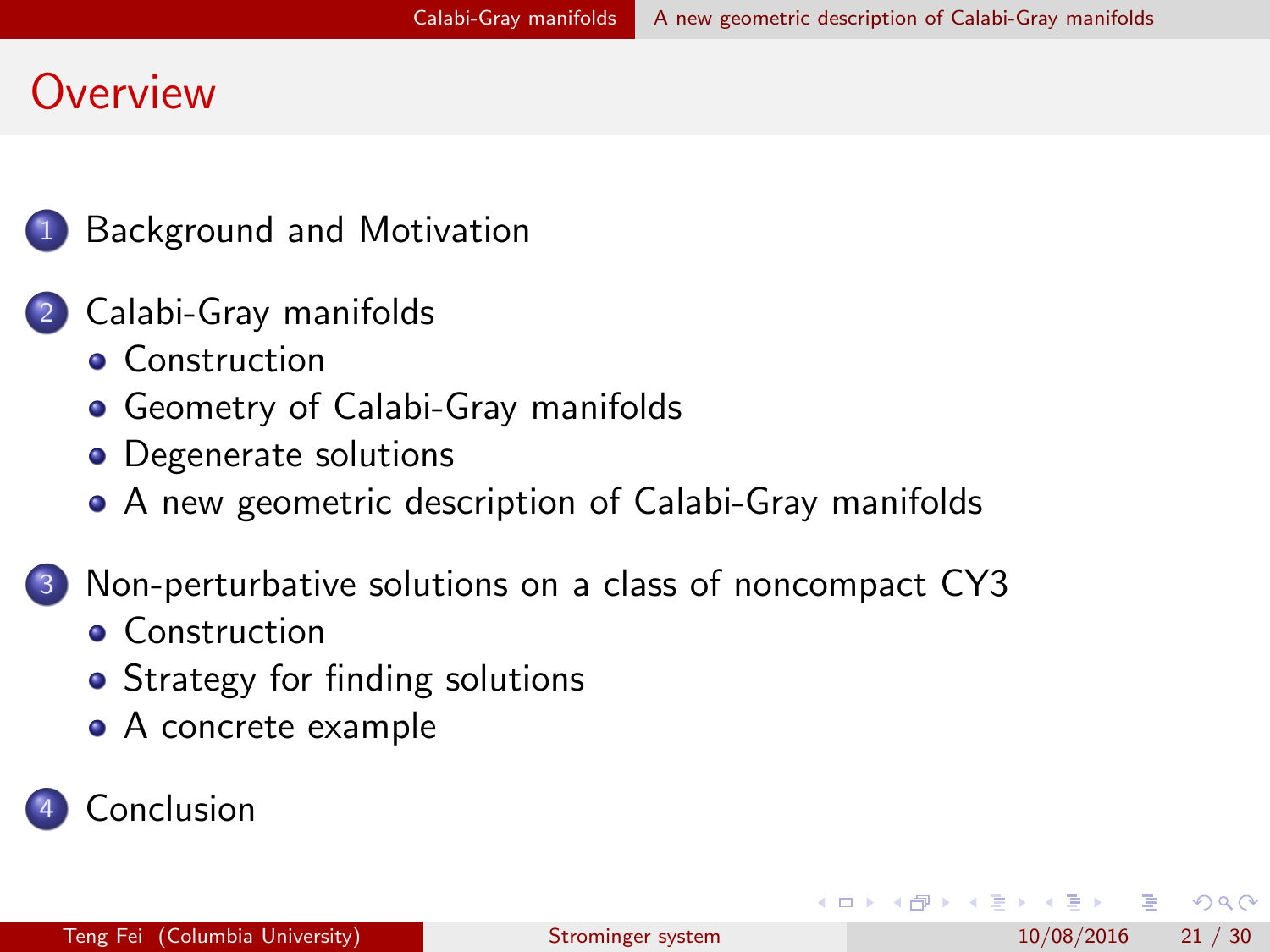### <span id="page-21-0"></span>Geometric construction

Recall that the problem of solving Strominger system on M comes from taking branched cover. With our new interpretation of  $M$  as pullback, it is natural to consider Strominger system on the twistor space  $Z(N)$ . Problem: A twistor space can never have trivial canonical bundle! **Remedy**: Remove a divisor from  $Z(N)$  to make it a noncompact Calabi-Yau

#### **Construction**

Let  $N$  be a hyperkähler 4-manifold and let  $\pi:Z(N)\rightarrow \mathbb{P}^1$  be its associated twistor fibration. Let F be a fiber of  $\pi$ , then  $X := Z(N) \setminus F$ has trivial canonical bundle.

WLOG, we may assume the fiber is over  $\zeta = \infty$ , then a holomorphic (3,0)-form  $\Omega$  on X can be written down explicitly

$$
\Omega = (-2\zeta\omega_I + (1-\zeta^2)\omega_J + i(1+\zeta^2)\omega_K) \wedge d\zeta.
$$

**KOD KARD KED KED B YOUR**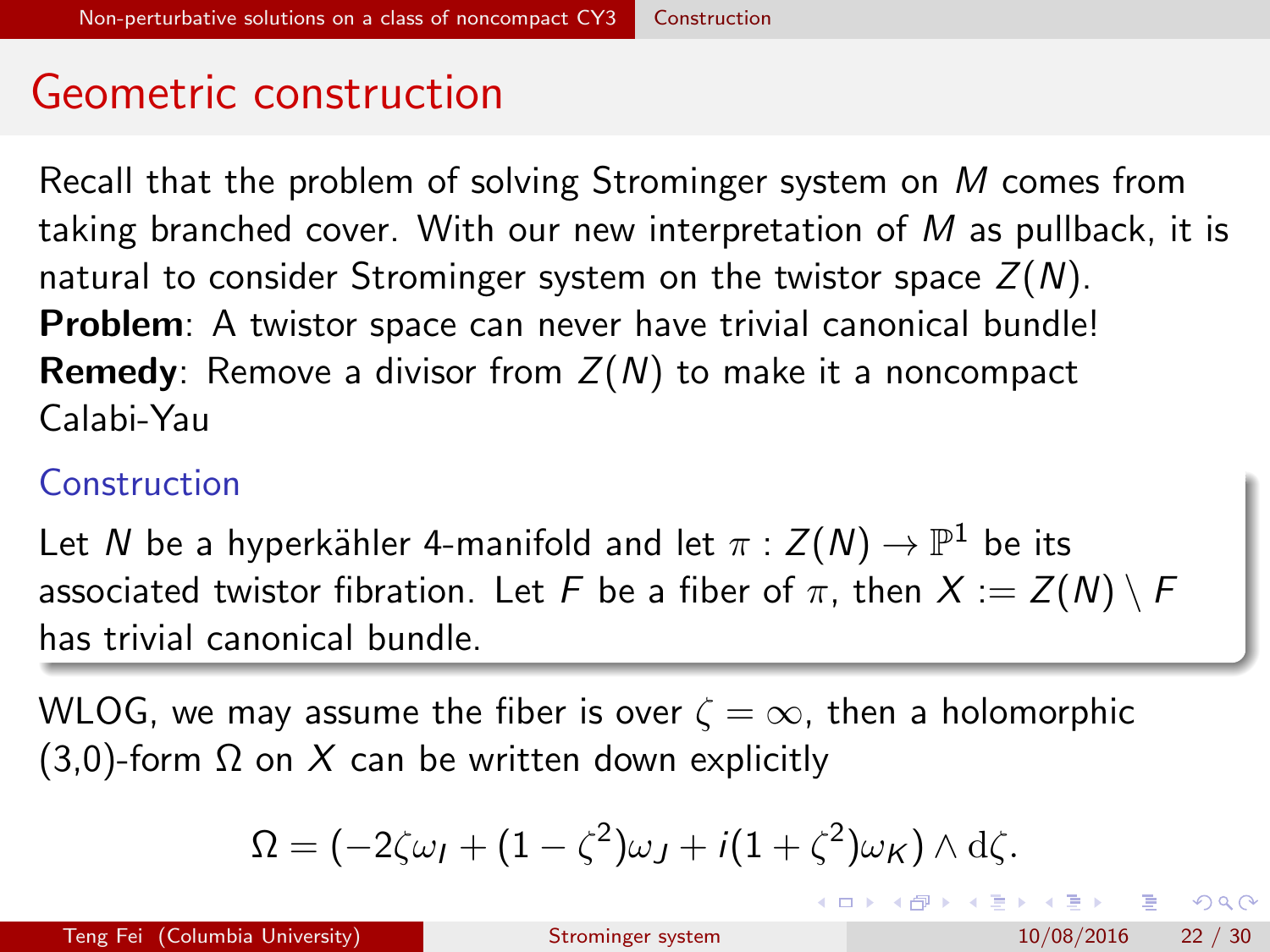## <span id="page-22-0"></span>Examples and the main result

Fibration structure



Some examples:

- $\mathcal{N}=\mathbb{R}^4$ , then  $X$  is biholomorphic to  $\mathbb{C}^3$
- $N = T^* \mathbb{P}^1$  with Eguchi-Hanson geometry and carefully chosen F, then X is biholomorphic to  $\mathcal{O}(-1,-1)$  (Hitchin'81)

Main result:

Theorem (F.'15)

Let N and X be described above, then a solution to the Strominger system on  $X$  can be written down explicitly.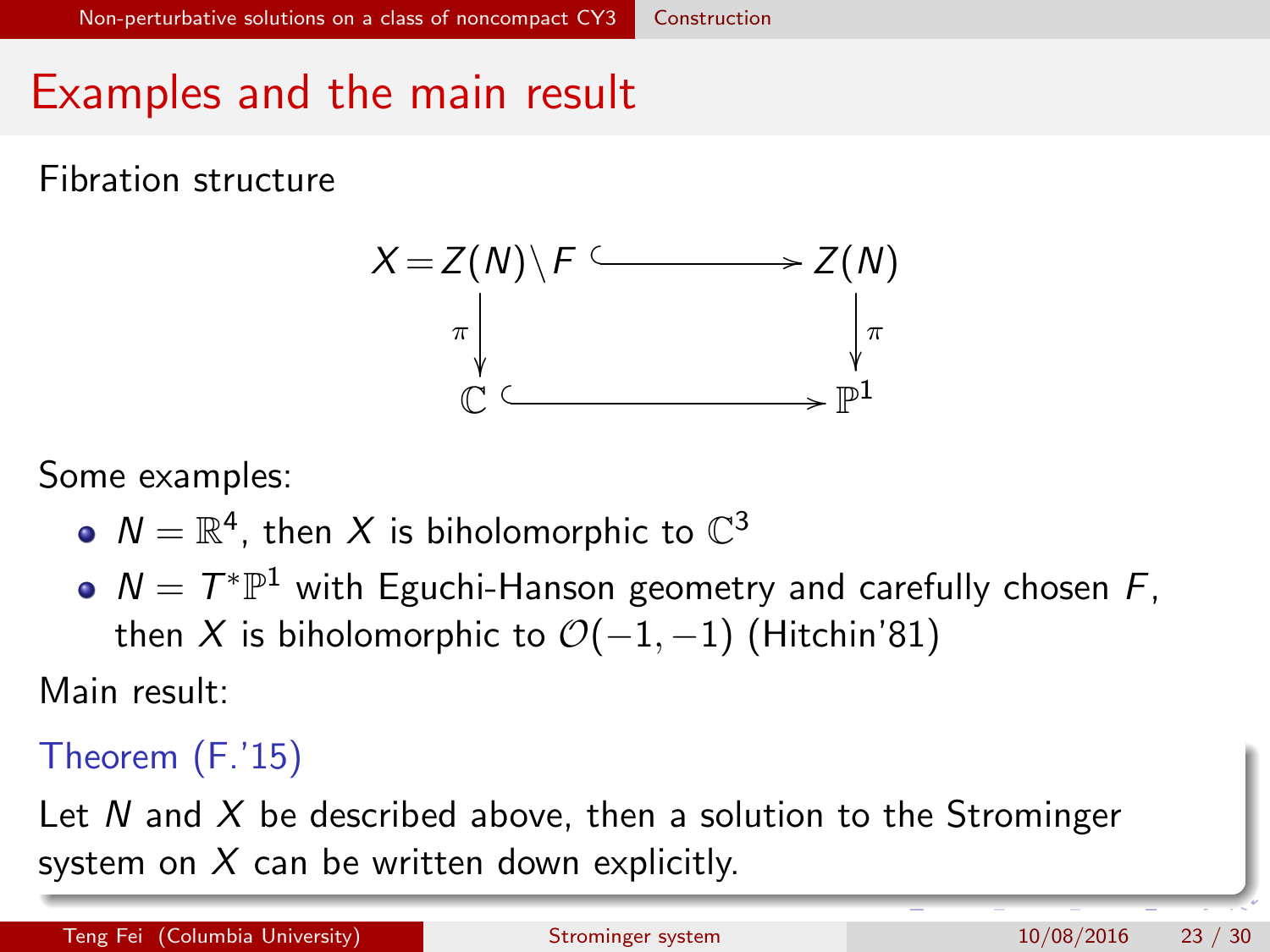## <span id="page-23-0"></span>The conformally balanced equation

Similar strategy. We begin with the equation

$$
d(\|\Omega\|_{\omega}\cdot\omega^2)=0.
$$

Check that

$$
\omega_{g,h} = \frac{e^{2h+g}}{(1+|\zeta|^2)^2} (\alpha \omega_I + \beta \omega_J + \gamma \omega_K) + e^{2g} \omega_{\text{FS}}
$$

solves the conformally balanced equation for any  $g : \mathbb{C} \to \mathbb{R}$  and  $h: N \to \mathbb{R}$ . Again, we are making use of the fibration  $\pi: X \to \mathbb{C}$ .

 $\Omega$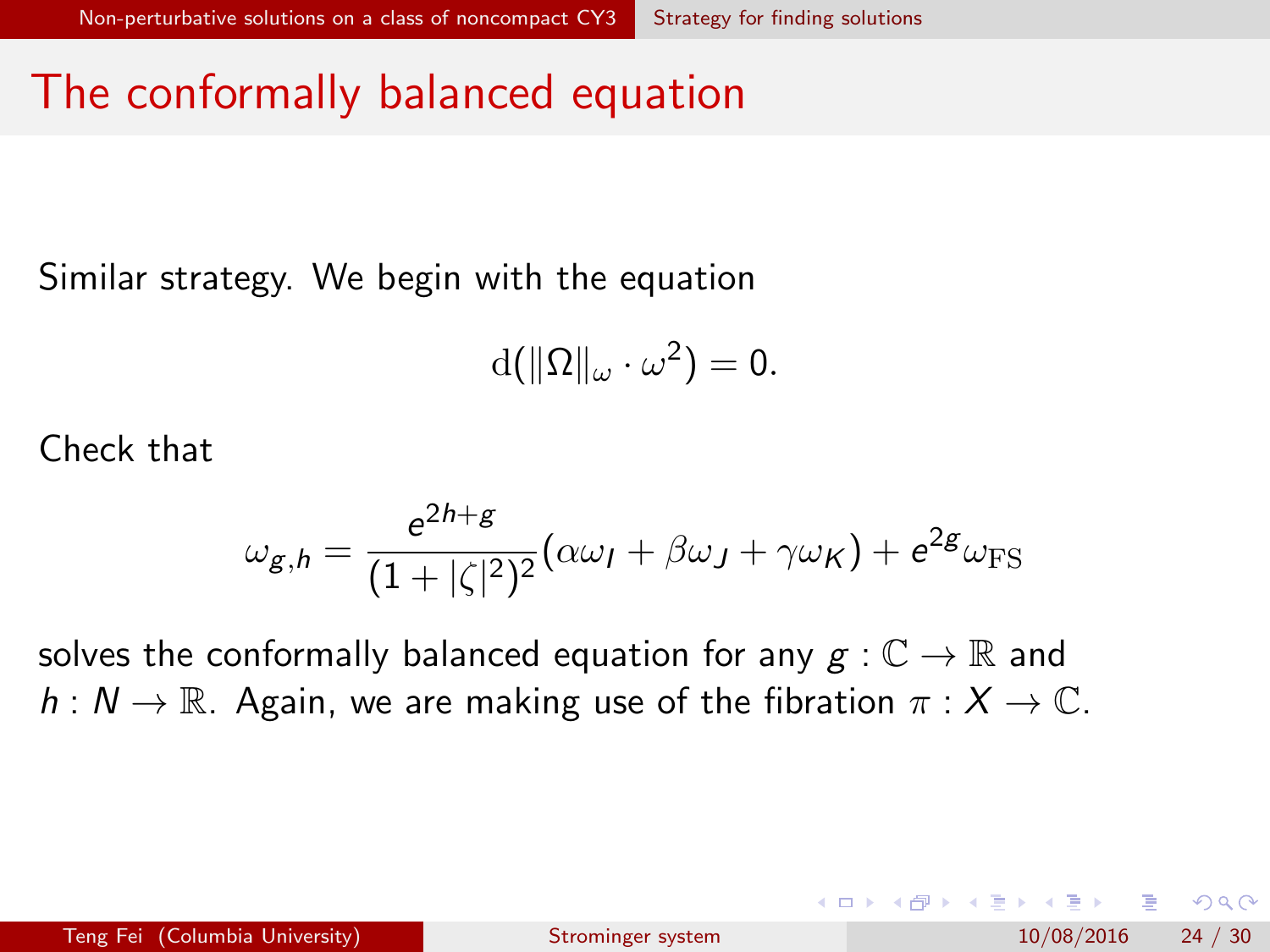## <span id="page-24-0"></span>The anomaly cancellation

Now we turn to the anomaly cancellation

$$
i\partial\overline{\partial}\omega_{g,h}=\frac{\alpha'}{4}(\text{Tr}(R_{g,h}\wedge R_{g,h})-\text{Tr}(F\wedge F)).
$$

Notation:  $\bm{s}:=1+|\zeta|^2$ ,  $\omega':=\alpha\omega_I+\beta\omega_J+\gamma\omega_{\pmb{K}}$  and  $B:=\bm{s}^3/e^{2\bm{h}+\bm{g}}$ 

- Solve for a holomorphic frame
- LHS =  $i\partial \overline{\partial}(s^{-2}e^{2h+g}\omega')$
- $\text{Tr}(R_{\mathcal{g},h}\wedge R_{\mathcal{g},h})=2i\partial\overline{\partial}(\boldsymbol{\mathsf{s}}^{-2}\boldsymbol{\mathsf{e}}^{2h-\mathcal{g}}\omega')+\text{Tr}(R'\wedge R')+(\partial\overline{\partial}\log B)^2,$ where  $R'$  is the curvature of relative cotangent bundle

So if

\n- $$
g = \log(\alpha'/2)/2
$$
\n- $(\partial \overline{\partial} \log B)^2 = 0$ , say  $h = \text{const.}$
\n- $F = R'$
\n

then we solve the anomaly cancellation equatio[n!](#page-23-0)

 $= 990$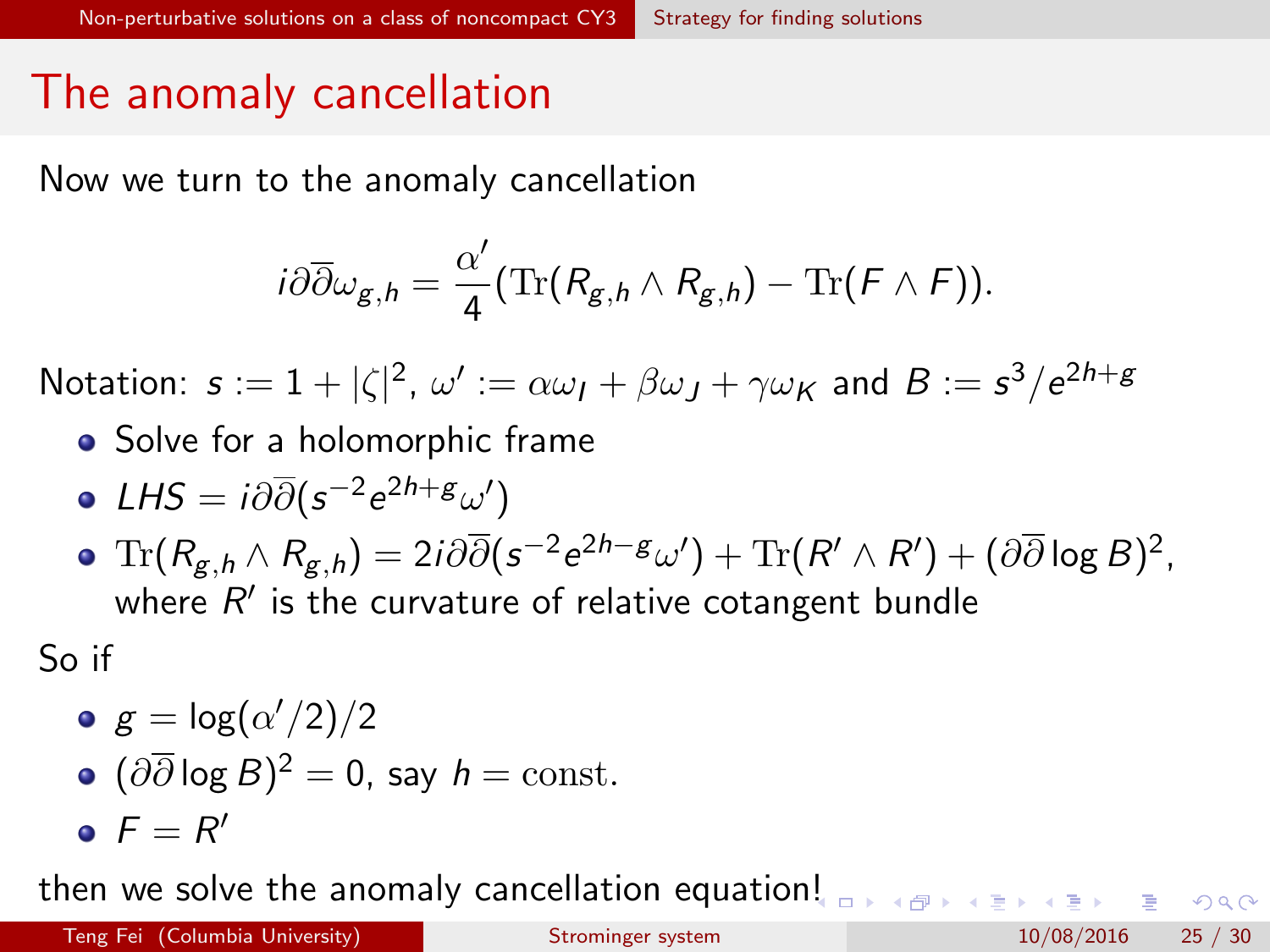### <span id="page-25-0"></span>The HYM

To solve the whole system, we need to verify that  $R'$  satisfy  $HYM:$ 

$$
\omega_{g,h}^2\wedge R'=0.
$$

• type decomposition:

 $\Omega^{1,1}X=\Omega^{1,1}\mathbb{C}\oplus (\Omega^{1,0}\mathbb{C}\otimes\Omega^{0,1}\mathsf{N})\oplus (\Omega^{0,1}\mathbb{C}\otimes\Omega^{1,0}\mathsf{N})\oplus\Omega^{1,1}\mathsf{N}.$ 

- $R'$  has no  $(\Omega^{1,1}\mathbb{C})$ -component
- only  $(\Omega^{1,1}\mathcal{N})$ -component contributes to  $\omega^2_{\mathcal{g},h}\wedge\mathcal{R}'$
- HYM can be verified fiberwise, using the fact hyperkähler manifolds are anti-self-dual.

Done!

イロト イ母 トイミト イミト ニヨー りんぴ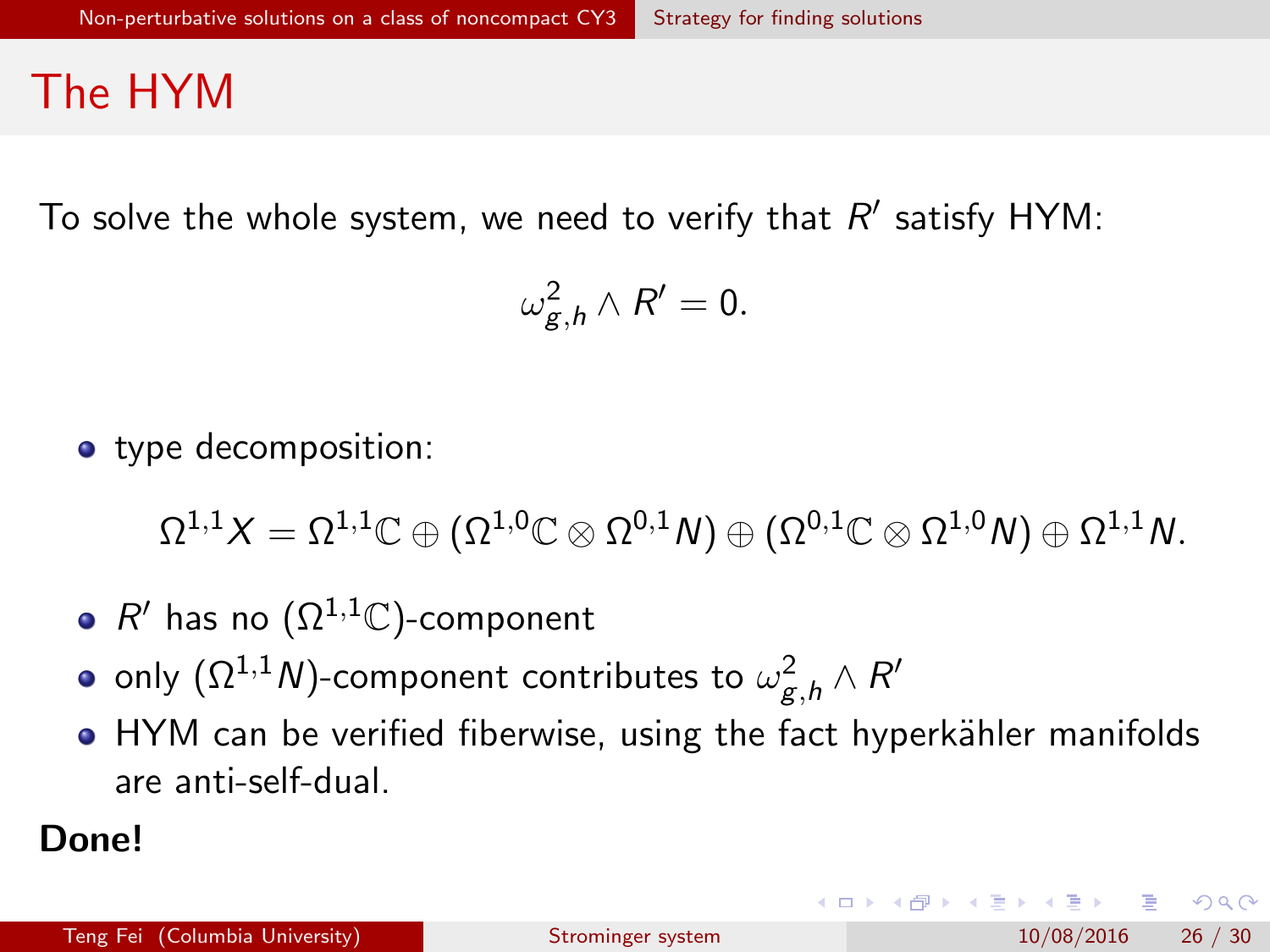### <span id="page-26-0"></span>A concrete example

#### Example

Take  $N=\mathbb{R}^4$ , then  $X\cong\mathbb{C}^3=\{ (w_1,w_2,\zeta): w_1,w_2,\zeta\in\mathbb{C}\}$ , the solution metric is

$$
\omega = 2i s^{-2} d\zeta \wedge d\overline{\zeta} + i/2 \cdot s^{-3} (dw_1 \wedge d\overline{w}_1 + dw_2 \wedge d\overline{w}_2 + (|u_1|^2 + |u_2|^2) d\zeta \wedge d\overline{\zeta} + i u_2 dw_1 \wedge d\overline{\zeta} - i u_1 dw_2 \wedge d\overline{\zeta} - i \overline{u}_2 d\zeta \wedge d\overline{w}_1 + i \overline{u}_1 d\zeta \wedge d\overline{w}_2),
$$

where

$$
(u_1,u_2)=\left(\frac{w_1-i\zeta\overline{w}_2}{1+|\zeta|^2},\frac{w_2+i\zeta\overline{w}_1}{1+|\zeta|^2}\right).
$$

This metric is conformally flat and non-Kähler.

イロト イ押 トイヨト イヨ

目

 $QQ$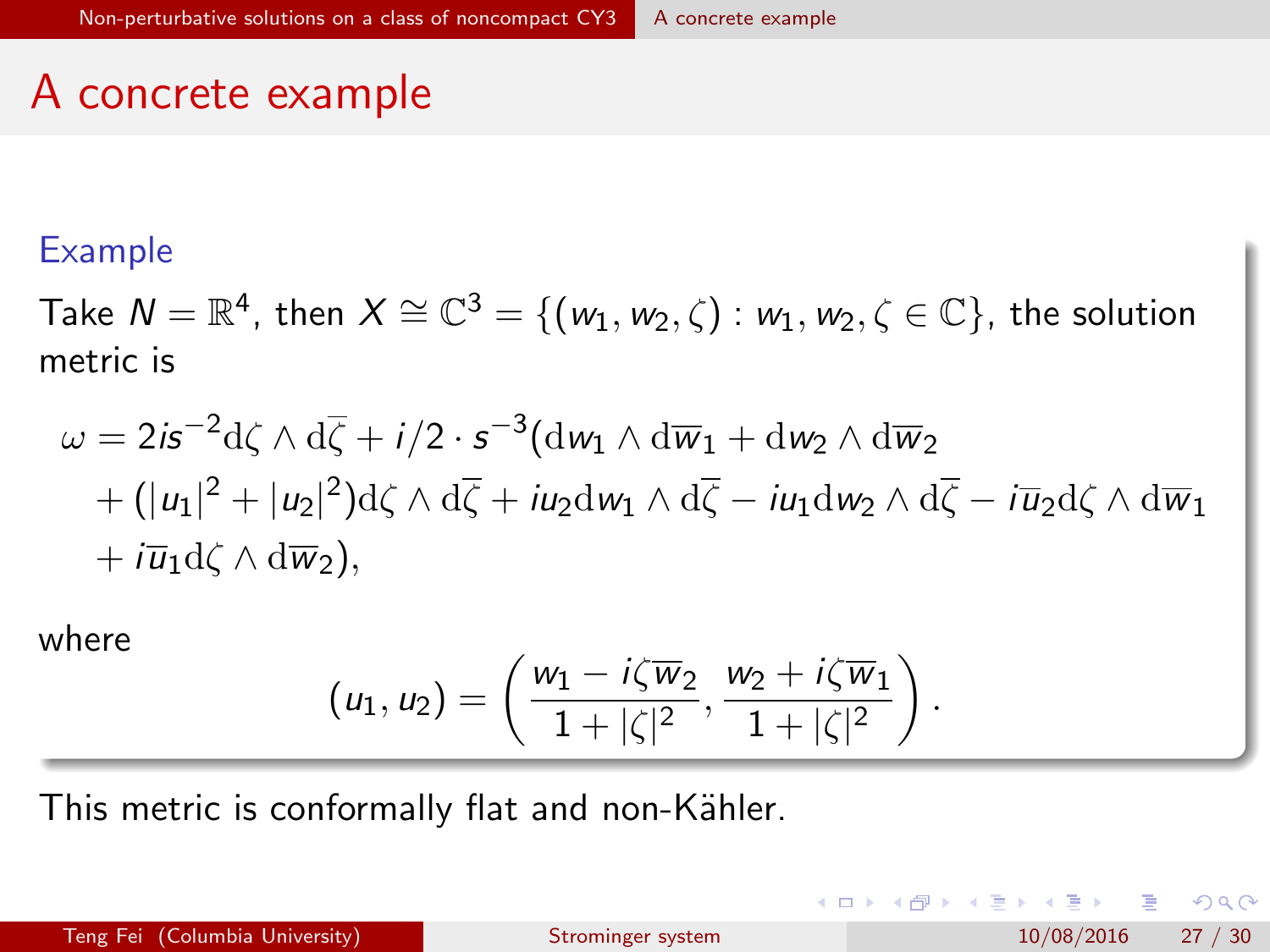## <span id="page-27-0"></span>A final remark

In order for  $(\partial\overline{\partial}\log B)^2=0,$   $h$  does not have to be a constant. In the case that  $\mathcal{N}=\mathbb{R}^4$ , we can also take  $h$  such that

$$
\exp(h) = c \cdot ||x||^{-3}.
$$

This gives a solution of Strominger system on  $\mathbb{C}\times (\mathbb{C}^2\setminus\{0\}).$ In general I do not know how to find such  $h$  because the lack of explicit knowledge about hyperkähler metrics.

 $\Omega$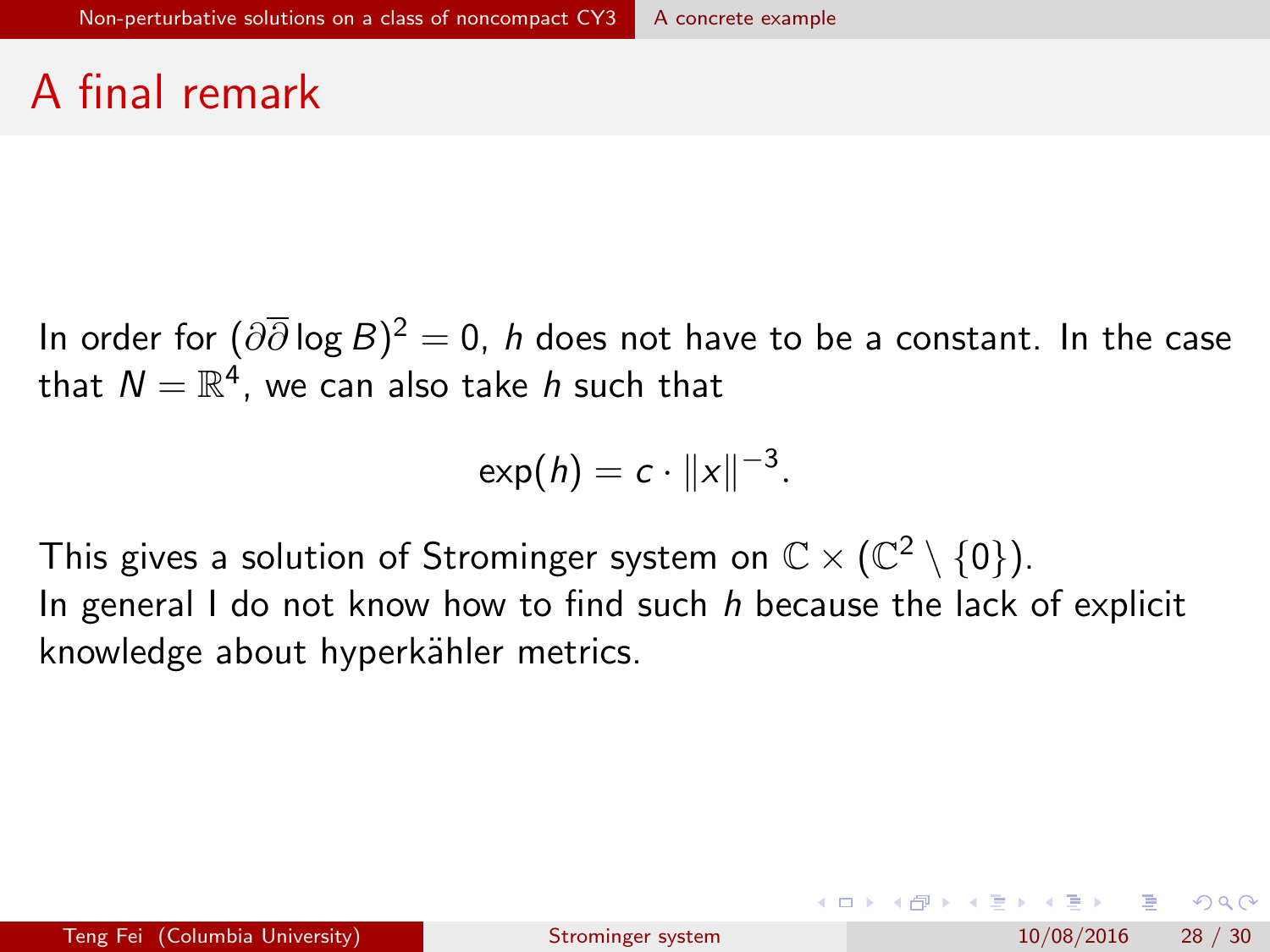### <span id="page-28-0"></span>Conclusion

For any hyperkähler 4-manifold N, we know that  $X = Z(N) \setminus F$  is a noncompact CY3. We can construct explicit solutions to the Strominger system on  $X$ . Such manifolds include  $\mathbb{C}^3$  and  $\mathcal{O}(-1,-1)$  as special examples.

Hopefully these local models can be used in gluing to give more general solutions.

 $\Omega$